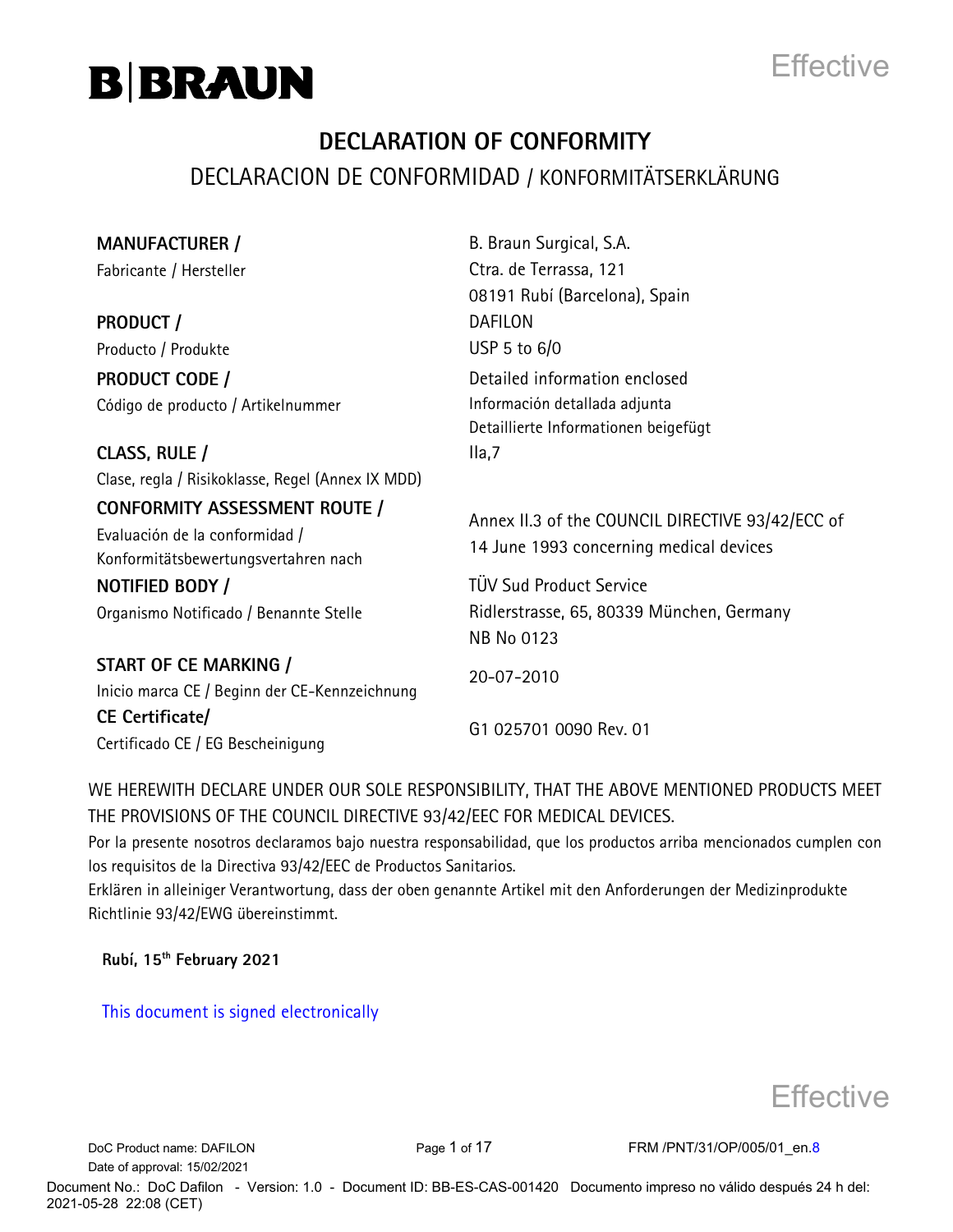## **Effective**

### **DECLARATION OF CONFORMITY** DECLARACION DE CONFORMIDAD / KONFORMITÄTSERKLÄRUNG

| Reference | <b>Product Name / Description</b>              |
|-----------|------------------------------------------------|
| B0431303  | DAFILON BLUE 2 (5) 2X100CM<br><b>DDP</b>       |
| B0930005  | DAFILON BLUE 1 (4)120CM HS30<br>DDP            |
| B0930010  | DAFILON BLUE 2 (5) 90CM HR48<br>DDP            |
| B0930012  | DAFILON BLUE 1 (4)120CM DS30<br>DDP            |
| B0930628  | DAFILON BLUE 1 (4) 100CM HR30<br>DDP           |
| B0930750  | DAFILON BLUE 2 (5) 75CM HR48<br><b>DDP</b>     |
| B0932019  | DAFILON BLUE 6/0 (0.7) 45CM DS9<br><b>DDP</b>  |
| B0932060  | DAFILON BLUE 6/0 (0.7) 45CM DS12<br><b>DDP</b> |
| B0932078  | DAFILON BLUE 5/0 (1) 45CM DS12<br><b>DDP</b>   |
| B0932116  | DAFILON BLUE 6/0 (0.7) 45CM DS16<br>DDP        |
| B0932124  | DAFILON BLUE 5/0 (1) 45CM DS16<br><b>DDP</b>   |
| B0932132  | DAFILON BLUE 4/0 (1.5) 45CM DS16<br><b>DDP</b> |
| B0932140  | DAFILON BLUE 3/0 (2) 45CM DS16<br><b>DDP</b>   |
| B0932191  | DAFILON BLUE 5/0 (1) 45CM DS19<br>DDP          |
| B0932205  | DAFILON BLUE 4/0 (1.5) 45CM DS19<br><b>DDP</b> |
| B0932213  | DAFILON BLUE 3/0 (2) 45CM DS19<br>DDP          |
| B0932353  | DAFILON BLUE 3/0 (2) 45CM DS24<br>DDP          |
| B0932361  | DAFILON BLUE 2/0 (3) 45CM DS24<br>DDP          |
| B0932469  | DAFILON BLUE 3/0 (2) 45CM DS30<br>DDP          |
| B0932540  | DAFILON BLUE 3/0 (2) 75CM DS39<br>DDP          |
| B0932558  | DAFILON BLUE 2/0 (3) 75CM DS39<br>DDP          |
| B0932566  | DAFILON BLUE 0 (3.5) 75CM DS39<br><b>DDP</b>   |
| B0933159  | DAFILON BLUE 2 (5) 75CM HS48<br>DDP            |
| B0933570  | DAFILON BLUE 1 (4) 150CM HR48 LOOP DDP         |
| B0933589  | DAFILON BLUE 0 (3,5) 150CM HR48 LOOP DDP       |
| B0934001  | DAFILON BLUE 1(4)150CM HRC40S (M)LOOPDDP       |
| B0934002  | DAFILON BLUE 1 (4) 150CM HRC43(M)LOOPDDP       |
| B0934028  | DAFILON BLUE 1 (4)150CM HRN50 LOOP(M)DDP       |
| B0934224  | DAFILON BLUE 1 (4) 100CM DS48<br>DDP           |
| B0934518  | DAFILON BLUE 1 (4) 150CM HS40 LOOP DDP         |
| B0934534  | DAFILON BLUE 0 (3.5) 150CM HR40 LOOP DDP       |
| B0934552  | DAFILON BLUE 1 (4) 150CM HR40 (M)LOOPDDP       |
| B0934579  | DAFILON BLUE 2 (5) 90CM DS39<br>DDP            |
| B0934585  | DAFILON AZUL 0 (3,5) 100CM HS40 DDP            |
| B0934708  | DAFILON BLUE 1(4)150CM HRT40S LOOP(M)DDP       |

**Effective** 

Date of approval: 15/02/2021

DoC Product name: DAFILON Page 2 of 17 FRM /PNT/31/OP/005/01\_en.8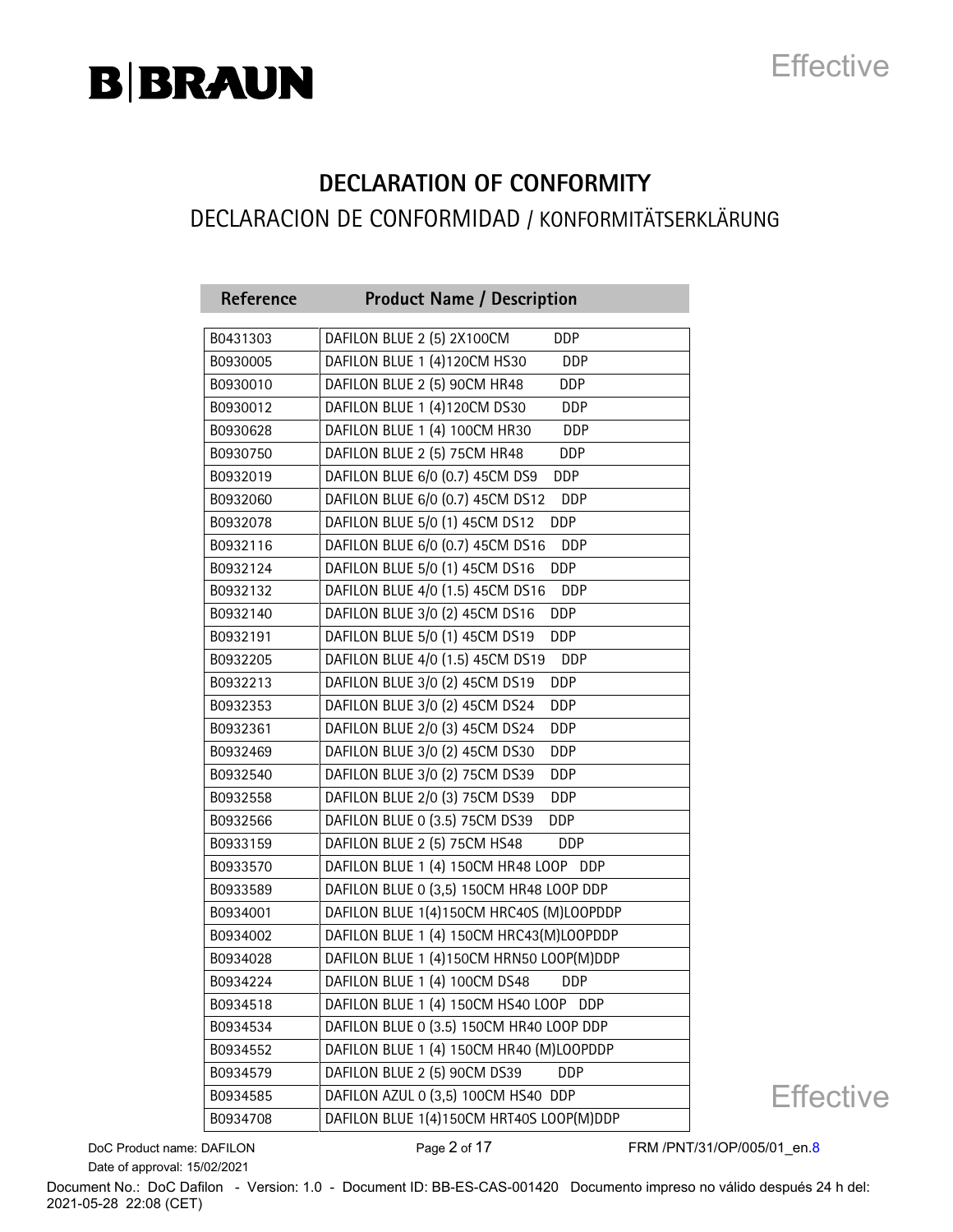## **Effective**

#### **DECLARATION OF CONFORMITY** DECLARACION DE CONFORMIDAD / KONFORMITÄTSERKLÄRUNG

| Reference | <b>Product Name / Description</b>              |
|-----------|------------------------------------------------|
|           |                                                |
| B0934710  | DAFILON BLUE 1(4)150CM HRT43 LOOP (M)DDP       |
| B0934828  | DAFILON BLUE 0 (3.5) 100CM HR40 DDP            |
| B0934844  | DAFILON AZUL 0 (3.5) 100CM HR40S               |
| B0935001  | DAFILON BLUE 1(4)200CM HRC43S (M)LOOPDDP       |
| B0935204  | DAFILON BLUE 4/0 (1.5) 75CM DS19 DDP           |
| B0935212  | DAFILON BLUE 3/0 (2) 75CM DS19<br><b>DDP</b>   |
| B0935344  | DAFILON BLUE 4/0 (1.5) 75CM DS24<br><b>DDP</b> |
| B0935352  | DAFILON BLUE 3/0 (2) 75CM DS24<br><b>DDP</b>   |
| B0935360  | DAFILON BLUE 2/0 (3) 75CM DS24<br>DDP          |
| B0935476  | DAFILON BLUE 2/0 (3) 75CM DS30<br><b>DDP</b>   |
| B0935549  | DAFILON BLUE 1 (4) 100CM HR40<br>DDP           |
| B0935584  | DAFILON BLUE 0 (3,5) 120CM HR40S<br><b>DDP</b> |
| B0935620  | DAFILON BLUE 1 (4) 100CM HS48<br>DDP           |
| B0935727  | DAFILON BLUE 1 (4) 100CM HR48<br>DDP           |
| B0935743  | DAFILON BLUE 1 (4) 100CM HR40S<br><b>DDP</b>   |
| B0935769  | DAFILON BLUE 1 (4) 150CM HR37S LOOP DDP        |
| C0431249  | DAFILON BLUE 4/0 (1,5) 2X100CM<br><b>DDP</b>   |
| C0431257  | DAFILON BLUE 3/0 (2) 2X100CM<br>DDP            |
| C0431265  | DAFILON BLUE 2/0 (3) 2X100CM<br>DDP            |
| C0431273  | DAFILON BLUE 0 (3,5) 2X100CM<br><b>DDP</b>     |
| C0431290  | DAFILON BLUE 1 (4) 2X100CM<br><b>DDP</b>       |
| C0432059  | DAFILON BLUE 3/0 (2) 150CM DDP                 |
| C0432067  | DAFILON BLUE 2/0 (3) 150CM DDP                 |
| C0436275  | DAFILON BLUE 2/0 (3) 3X45CM<br><b>DDP</b>      |
| C0436283  | DAFILON BLUE 0 (3,5) 3X45CM<br>DDP             |
| C0912224  | DAFILON UNDYED 3/0 (2) 75CM GS60 (M) DDP       |
| C0912242  | DAFILON UNDYED 6/0(0,7)45CM DSMP16(M)DDP       |
| C0912247  | DAFILON UNDYED 5/0(1)45CM DSMP19 (M) DDP       |
| C0916001  | DAFILON UNDYED 3/0 (2) 75CM HRC17<br>DDP       |
| C0916022  | DAFILON UNDYED 6/0(0,7)75CM DSMP11(M)DDP       |
| C0916033  | DAFILON UNDYED 5/0 (1) 75CM DSMP13(M)DDP       |
| C0916043  | DAFILON UNDYED 5/0 (1) 75CM DSMP16(M)DDP       |
| C0916044  | DAFILON UNDYED 4/0(1,5)75CM DSMP16(M)DDP       |
| C0916054  | DAFILON UNDYED 4/0(1,5)75CM DSMP19(M)DDP       |

**Effective** 

Date of approval: 15/02/2021

DoC Product name: DAFILON Page 3 of 17 FRM /PNT/31/OP/005/01\_en.8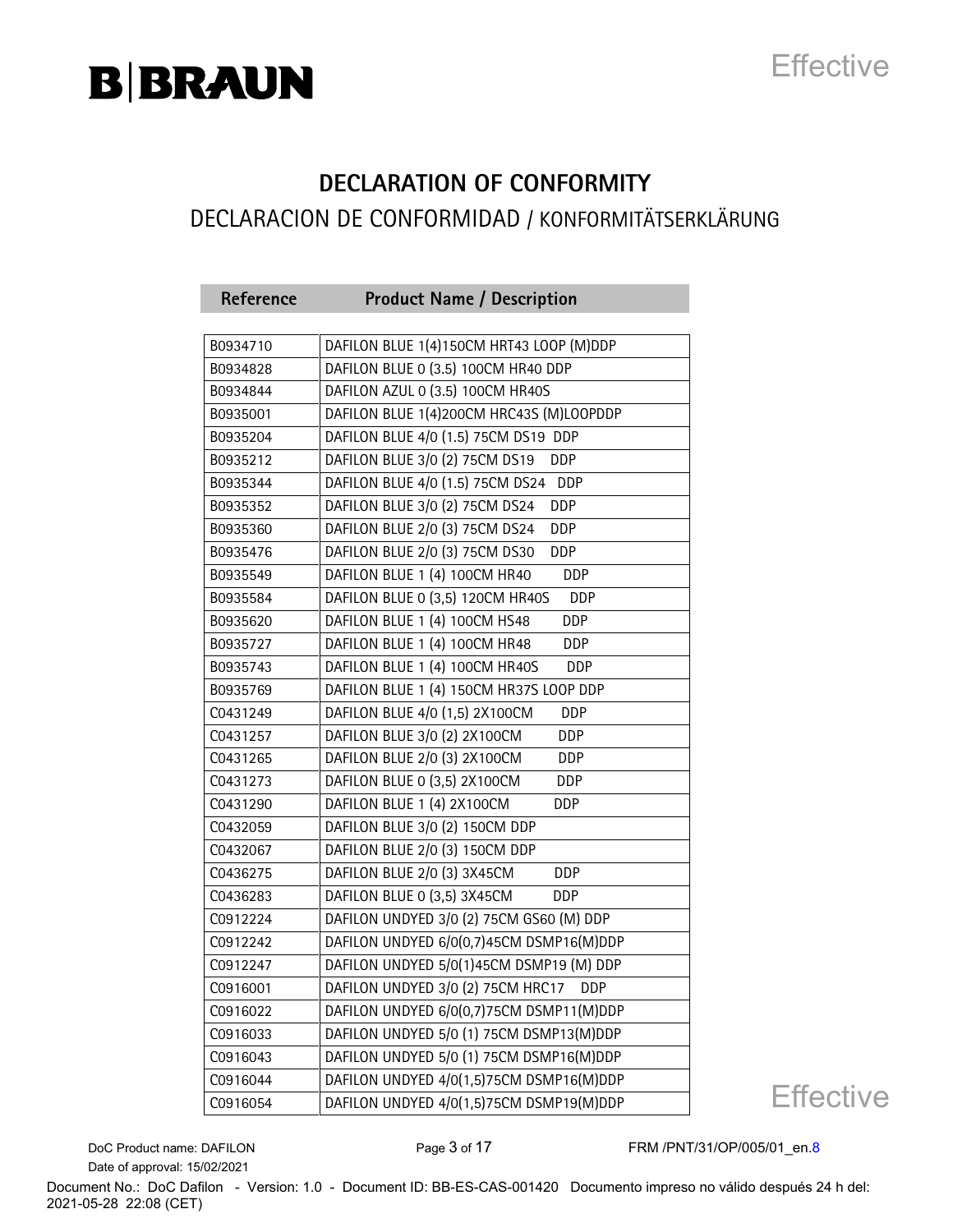## **Effective**

#### **DECLARATION OF CONFORMITY** DECLARACION DE CONFORMIDAD / KONFORMITÄTSERKLÄRUNG

| Reference | <b>Product Name / Description</b>             |
|-----------|-----------------------------------------------|
|           |                                               |
| C0916055  | DAFILON UNDYED 3/0 (2) 75CM DSMP19(M)DDP      |
| C0916065  | DAFILON UNDYED 3/0 (2) 75CM DSMP24(M)DDP      |
| C0916081  | DAFILON UNDYED 6/0(0,7)45CM DSMP13(M)DDP      |
| C0916122  | DAFILON UNDYED 6/0(0,7)45CM DSMP11(M)DDP      |
| C0916133  | DAFILON UNDYED 5/0 (1) 45CM DSMP13(M)DDP      |
| C0916134  | DAFILON UNDYED 4/0(1,5)45CM DSMP13(M)DDP      |
| C0916143  | DAFILON UNDYED 5/0 (1) 45CM DSMP16(M)DDP      |
| C0916144  | DAFILON UNDYED 4/0(1,5)45CM DSMP16(M)DDP      |
| C0916148  | DAFILON UNDYED 3/0 (2) 75CM HRT17 DDP         |
| C0916154  | DAFILON UNDYED 4/0(1,5)45CM DSMP19(M)DDP      |
| C0916155  | DAFILON UNDYED 3/0 (2) 45CM DSMP19(M)DDP      |
| C0916165  | DAFILON UNDYED 3/0 (2) 45CM DSMP24(M)DDP      |
| C0916308  | DAFILON UNDYED 4/0(1,5)45CM DSMP24(M)DDP      |
| C0916618  | DAFILON UNDYED 5/0 (1)45CM HSMP15 (M)DDP      |
| C0916626  | DAFILON UNDYED 4/0(1,5)45CM HSMP15(M)DDP      |
| C0930003  | DAFILON BLUE 3/0 (2)120CM HS30<br><b>DDP</b>  |
| C0930004  | DAFILON BLUE 0 (3,5)120CM HS30<br><b>DDP</b>  |
| C0930006  | DAFILON BLUE 5/0 (1)120CM DS16<br><b>DDP</b>  |
| C0930007  | DAFILON BLUE 4/0 (1,5)120CM DS24<br>DDP       |
| C0930008  | DAFILON BLUE 2/0 (3)120CM DS24<br>DDP         |
| C0930009  | DAFILON BLUE 0 (3,5)120CM DS24<br>DDP         |
| C0930011  | DAFILON BLUE 0 (3,5)120CM DS30<br>DDP         |
| C0930015  | DAFILON BLUE 2/0 (3) 150CM DS45<br>DDP        |
| C0930016  | DAFILON BLUE 0 (3,5) 75CM HS37 DDP            |
| C0930018  | DAFILON BLUE 6/0 (0,7) 45CM DSMP7 (M)DDP      |
| C0930095  | DAFILON BLUE 1 (4) 75CM DS35<br><b>DDP</b>    |
| C0930104  | DAFILON BLUE 2/0 (3) 120CM HS26<br>DDP        |
| C0930105  | DAFILON BLUE 3/0 (2) 120CM DS24<br><b>DDP</b> |
| C0930158  | DAFILON BLUE 2/0 (3) 75CM HR26S (M) DDP       |
| C0930165  | DAFILON BLUE 4/0 (1,5) 90CM DS16 DDP          |
| C0930210  | DAFILON BLUE 4/0 (1,5) 75CM HR22 DDP          |
| C0930423  | DAFILON BLUE 2/0 (3) 75CM HR26<br>DDP         |
| C0930431  | DAFILON BLUE 0 (3,5) 75CM HR26<br>DDP         |
| C0930474  | DAFILON BLUE 2/0 (3) 75CM HR30<br>DDP         |

**Effective** 

Date of approval: 15/02/2021

DoC Product name: DAFILON Page 4 of 17 FRM /PNT/31/OP/005/01\_en.8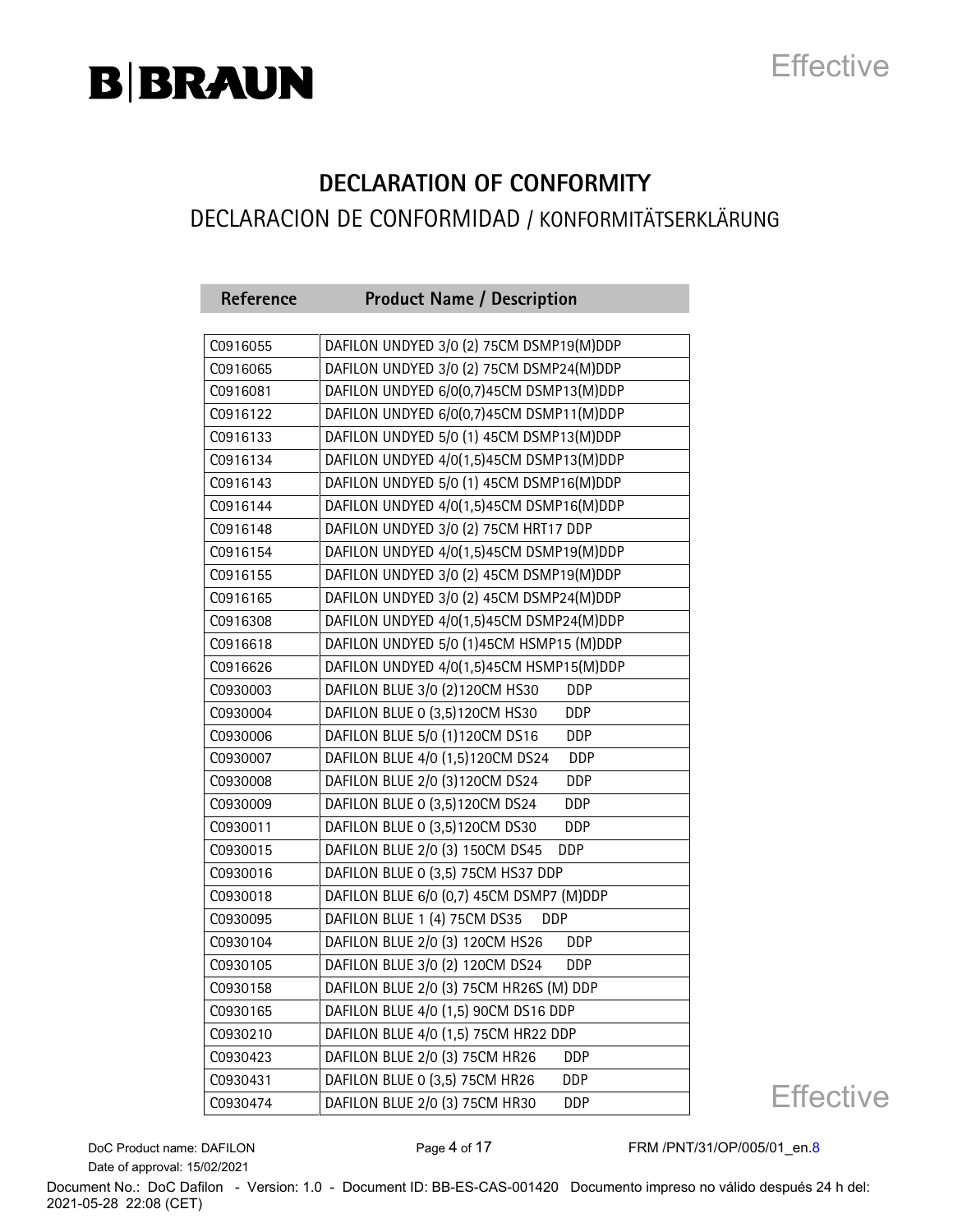## **Effective**

### **DECLARATION OF CONFORMITY** DECLARACION DE CONFORMIDAD / KONFORMITÄTSERKLÄRUNG

| Reference | <b>Product Name / Description</b>              |
|-----------|------------------------------------------------|
|           |                                                |
| C0930482  | DAFILON BLUE 0 (3,5) 75CM HR30<br><b>DDP</b>   |
| C0930490  | DAFILON BLUE 1 (4) 75CM HR30<br>DDP            |
| C0930539  | DAFILON BLUE 0 (3,5) 75CM HR40<br><b>DDP</b>   |
| C0930601  | DAFILON BLUE 2/0 (3) 100CM HR30<br>DDP         |
| C0930628  | DAFILON BLUE 1 (4) 100CM HR30 DDP              |
| C0930701  | DAFILON BLUE 3/0 (2) 75CM HR37 DDP             |
| C0930741  | DAFILON BLUE 1 (4) 75CM HR48<br><b>DDP</b>     |
| C0930786  | DAFILON BLUE 5/0 (1) 45CM HR10 DDP             |
| C0930970  | DAFILON BLUE 1 (4) 75CM HR43S DDP              |
| C0931071  | DAFILON BLUE 5/0 (1) 75CM DR12 DDP             |
| C0932019  | DAFILON BLUE 6/0 (0,7) 45CM DS9<br>DDP         |
| C0932020  | DAFILON BLUE 5/0 (1) 45CM DS9<br><b>DDP</b>    |
| C0932060  | DAFILON BLUE 6/0 (0,7) 45CM DS12<br><b>DDP</b> |
| C0932078  | DAFILON BLUE 5/0 (1) 45CM DS12<br>DDP          |
| C0932086  | DAFILON BLUE 4/0 (1,5) 45CM DS12<br>DDP        |
| C0932108  | DAFILON BLUE 6/0 (0,7) 60CM DS16<br><b>DDP</b> |
| C0932116  | DAFILON BLUE 6/0 (0,7) 45CM DS16<br><b>DDP</b> |
| C0932124  | DAFILON AZUL 5/0 (1) 45CM DS16 DDP             |
| C0932132  | DAFILON BLUE 4/0 (1,5) 45CM DS16<br><b>DDP</b> |
| C0932140  | DAFILON BLUE 3/0 (2) 45CM DS16<br>DDP          |
| C0932191  | DAFILON BLUE 5/0 (1) 45CM DS19<br><b>DDP</b>   |
| C0932205  | DAFILON BLUE 4/0 (1,5) 45CM DS19<br>DDP        |
| C0932213  | DAFILON BLUE 3/0 (2) 45CM DS19<br>DDP          |
| C0932221  | DAFILON BLUE 2/0 (3) 45CM DS19<br>DDP          |
| C0932317  | DAFILON BLUE 5/0 (1) 45CM DS24<br><b>DDP</b>   |
| C0932345  | DAFILON BLUE 4/0 (1,5) 45CM DS24<br><b>DDP</b> |
| C0932353  | DAFILON BLUE 3/0 (2) 45CM DS24<br>DDP          |
| C0932361  | DAFILON BLUE 2/0 (3) 45CM DS24<br>DDP          |
| C0932370  | DAFILON BLUE 0 (3,5) 45CM DS24<br>DDP          |
| C0932441  | DAFILON BLUE 4/0 (1,5) 45CM DS30<br>DDP        |
| C0932450  | DAFILON BLUE 4/0 (1,5) 75CM DS30<br>DDP        |
| C0932469  | DAFILON AZUL 3/0 (2) 45CM DS30 DDP             |
| C0932477  | DAFILON AZUL 2/0 (3) 45CM DS30<br><b>DDP</b>   |
| C0932485  | DAFILON BLUE 0 (3,5) 45CM DS30<br>DDP          |

**Effective** 

Date of approval: 15/02/2021

DoC Product name: DAFILON Page 5 of 17 FRM /PNT/31/OP/005/01\_en.8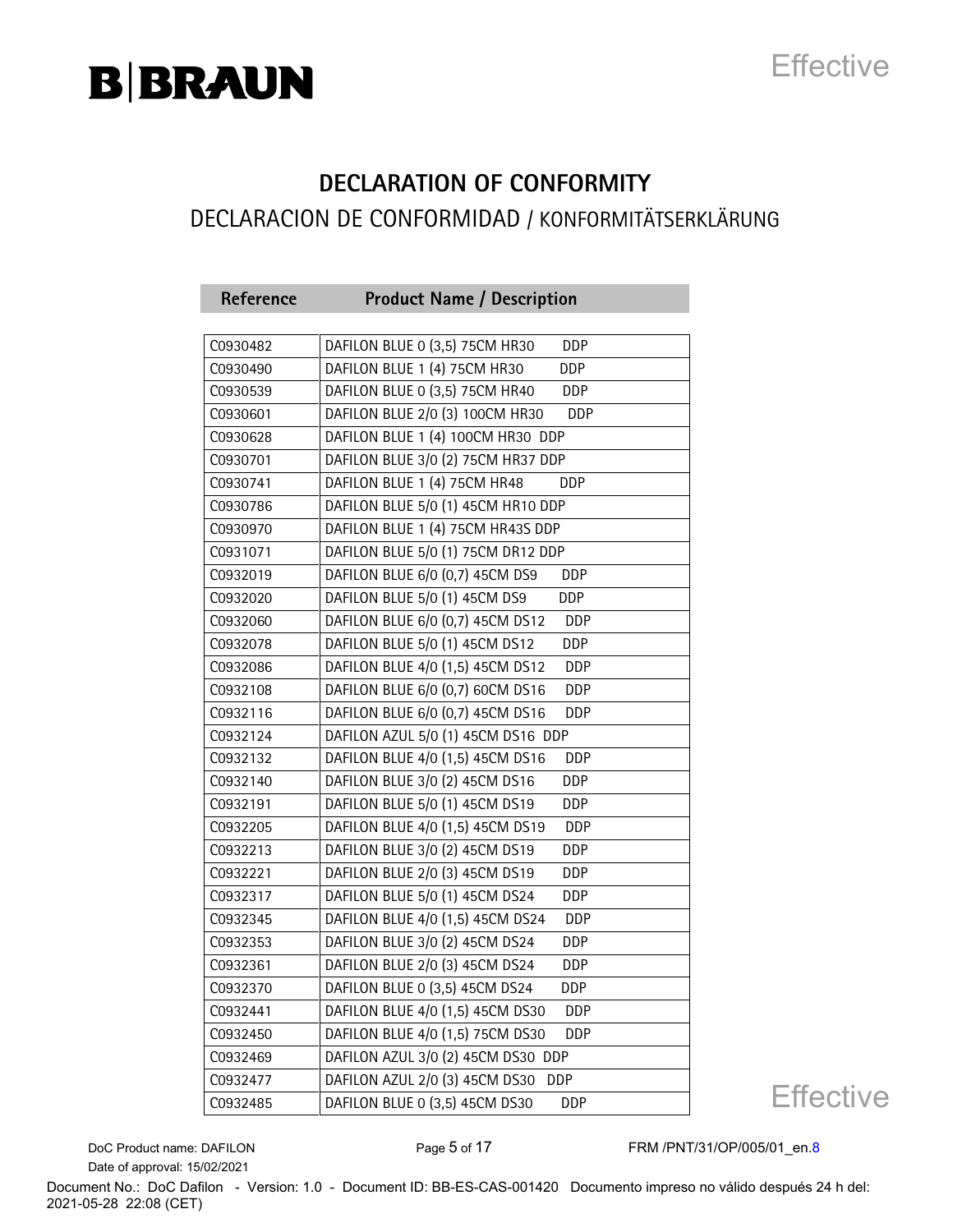## **Effective**

#### **DECLARATION OF CONFORMITY** DECLARACION DE CONFORMIDAD / KONFORMITÄTSERKLÄRUNG

| Reference | <b>Product Name / Description</b>                                       |
|-----------|-------------------------------------------------------------------------|
| C0932493  | DAFILON BLUE 1 (4) 45CM DS30<br><b>DDP</b>                              |
| C0932507  | DAFILON BLUE 4/0 (1,5) 75CM HS15<br>DDP                                 |
|           | DAFILON BLUE 4/0 (1,5) 75CM DS39<br>DDP                                 |
| C0932531  |                                                                         |
| C0932540  | DAFILON BLUE 3/0 (2) 75CM DS39<br>DDP                                   |
| C0932545  | DAFILON BLUE 2/0 (3) 45CM DS39<br>DDP<br>DAFILON BLUE 2/0 (3) 75CM DS39 |
| C0932558  | DDP<br><b>DDP</b>                                                       |
| C0932566  | DAFILON BLUE 0 (3,5) 75CM DS39<br>DAFILON BLUE 1 (4) 75CM DS39          |
| C0932574  | DDP                                                                     |
| C0932582  | DAFILON BLUE 2/0 (3) 75CM DS48<br>DDP                                   |
| C0932604  | DAFILON BLUE 1 (4) 90CM HS48<br><b>DDP</b>                              |
| C0932612  | DAFILON BLUE 0 (3,5) 75CM HS48<br>DDP                                   |
| C0932620  | DAFILON BLUE 1 (4) 75CM HS48<br><b>DDP</b>                              |
| C0932647  | DAFILON BLUE 4/0 (1,5) 75CM GS60<br><b>DDP</b>                          |
| C0932655  | DAFILON BLUE 3/0 (2) 75CM GS60<br><b>DDP</b>                            |
| C0932663  | DAFILON BLUE 2/0 (3) 75CM GS60<br>DDP                                   |
| C0932736  | DAFILON BLUE 3/0 (2) 45CM GS45<br>DDP                                   |
| C0932760  | DAFILON BLUE 0 (3,5) 75CM HS40<br><b>DDP</b>                            |
| C0932779  | DAFILON BLUE 1 (4) 75CM HS40 DDP                                        |
| C0932787  | DAFILON BLUE 1 (4) 90CM HS40<br><b>DDP</b>                              |
| C0932809  | DAFILON BLUE 2/0 (3) 75CM DS35 DDP                                      |
| C0932850  | DAFILON BLUE 2/0 (3) 75CM DS45<br>DDP                                   |
| C0932873  | DAFILON BLUE 2/0 (3) 75CM HS21 DDP                                      |
| C0932876  | DAFILON BLUE 4/0 (1,5) 90CM HS21<br><b>DDP</b>                          |
| C0932884  | DAFILON BLUE 3/0 (2) 90CM HS21<br>DDP                                   |
| C0932957  | DAFILON BLUE 3/0 (2) 90CM HS26<br><b>DDP</b>                            |
| C0932973  | DAFILON BLUE 0 (3,5) 90CM HS26<br><b>DDP</b>                            |
| C0933066  | DAFILON BLUE 6/0 (0,7) 45CM DS12 (M) DDP                                |
| C0933074  | DAFILON BLUE 5/0 (1) 45CM DS12 (M) DDP                                  |
| C0933112  | DAFILON BLUE 6/0 (0,7) 45CM DS16 (M) DDP                                |
| C0933120  | DAFILON BLUE 5/0 (1) 45CM DS16 (M) DDP                                  |
| C0933139  | DAFILON BLUE 4/0 (1,5) 45CM DS16 (M) DDP                                |
| C0933198  | DAFILON BLUE 5/0 (1) 45CM DS19<br>(M) DDP                               |
| C0933201  | DAFILON BLUE 4/0 (1,5) 45CM DS19 (M) DDP                                |
| C0933210  | DAFILON BLUE 3/0 (2) 45CM DS19 (M) DDP                                  |

**Effective** 

Date of approval: 15/02/2021

DoC Product name: DAFILON Page 6 of 17 FRM /PNT/31/OP/005/01\_en.8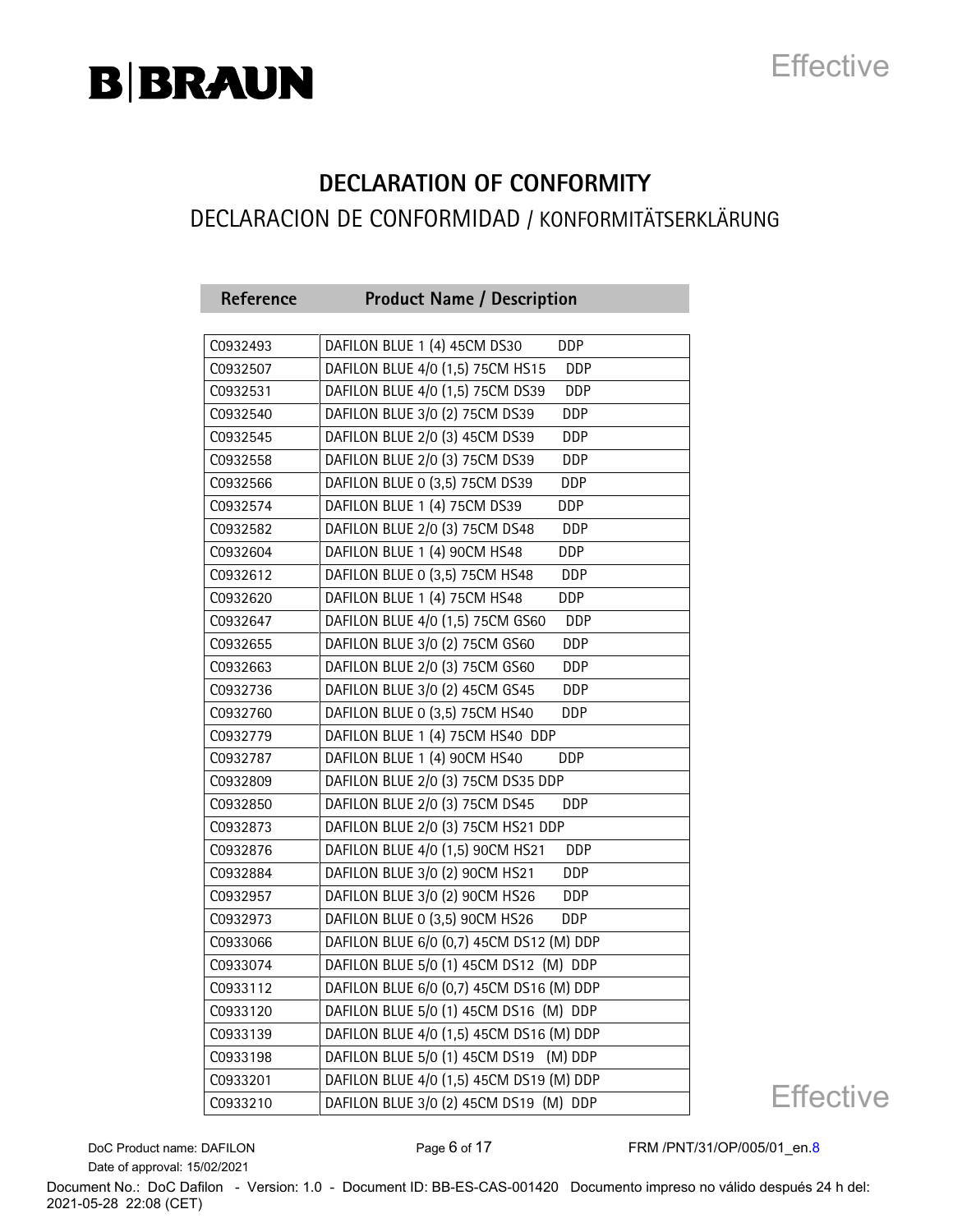## **Effective**

## **DECLARATION OF CONFORMITY**

#### DECLARACION DE CONFORMIDAD / KONFORMITÄTSERKLÄRUNG

| Reference | <b>Product Name / Description</b>                |
|-----------|--------------------------------------------------|
|           |                                                  |
| C0933236  | DAFILON BLUE 5/0 (1) 75CM DS19 (M) DDP           |
| C0933244  | DAFILON BLUE 4/0 (1,5) 75CM DS19 (M) DDP         |
| C0933252  | DAFILON BLUE 3/0 (2) 75CM DS19 (M) DDP           |
| C0933341  | DAFILON BLUE 4/0 (1,5) 45CM DS24 (M) DDP         |
| C0933350  | DAFILON BLUE 3/0 (2) 45CM DS24 (M)<br><b>DDP</b> |
| C0933368  | DAFILON BLUE 2/0 (3) 45CM DS24 (M)<br>DDP        |
| C0933384  | DAFILON BLUE 4/0 (1,5) 75CM DS24 (M) DDP         |
| C0933392  | DAFILON BLUE 3/0 (2) 75CM DS24 (M) DDP           |
| C0933406  | DAFILON BLUE 2/0 (3) 75CM DS24 (M) DDP           |
| C0933422  | DAFILON BLUE 3/0 (2) 45CM DS30 (M)<br><b>DDP</b> |
| C0933430  | DAFILON BLUE 2/0 (3) 45CM DS30 (M)<br>DDP        |
| C0933457  | DAFILON BLUE 3/0 (2) 75CM DS30 (M)<br><b>DDP</b> |
| C0933465  | DAFILON BLUE 0 (3,5) 75CM DS30 (M)<br>DDP        |
| C0933490  | DAFILON BLUE 0 (3,5) 150CM HR30 LOOP DDP         |
| C0933901  | DAFILON BLUE 3/0 (2) 75CM DGMP19 DDP             |
| C0933902  | DAFILON BLUE 3/0 (2) 75CM DGMP16 DDP             |
| C0933903  | DAFILON BLUE 4/0 (1,5) 45CM DGMP13 DDP           |
| C0933904  | DAFILON BLUE 4/0 (1,5) 75CM DGMP16 DDP           |
| C0933905  | DAFILON BLUE 4/0 (1,5) 75CM DGMP19 DDP           |
| C0933906  | DAFILON BLUE 5/0 (1) 45CM DGMP13 DDP             |
| C0933907  | DAFILON BLUE 5/0 (1) 45CM DGMP16 DDP             |
| C0933908  | DAFILON BLUE 5/0 (1) 45CM DGMP11 DDP             |
| C0933909  | DAFILON BLUE 4/0 (1,5) 45CM DGMP16 DDP           |
| C0933910  | DAFILON BLUE 4/0 (1,5) 45CM DGMP19 DDP           |
| C0933911  | DAFILON BLUE 5/0 (1) 45CM DGMP19 DDP             |
| C0934003  | DAFILON BLUE 3/0 (2) 90CM HS30<br><b>DDP</b>     |
| C0934004  | DAFILON BLUE 3/0 (2) 45CM DGMP24 DDP             |
| C0934005  | DAFILON BLUE 3/0 (2) 75CM DGMP24 DDP             |
| C0934006  | DAFILON BLUE 4/0 (1,5) 45CM DGMP24 DDP           |
| C0934007  | DAFILON BLUE 4/0 (1,5) 75CM DGMP24<br>DDP        |
| C0934008  | DAFILON BLUE 3/0 (2) 45CM DGMP19<br>DDP          |
| C0934011  | DAFILON BLUE 2/0 (3) 90CM HS30<br>DDP            |
| C0934020  | DAFILON BLUE 0 (3,5) 90CM HS30<br>DDP            |
| C0934038  | DAFILON BLUE 1 (4) 90CM HS30<br>DDP              |

**Effective** 

Date of approval: 15/02/2021

DoC Product name: DAFILON Page 7 of 17 FRM /PNT/31/OP/005/01\_en.8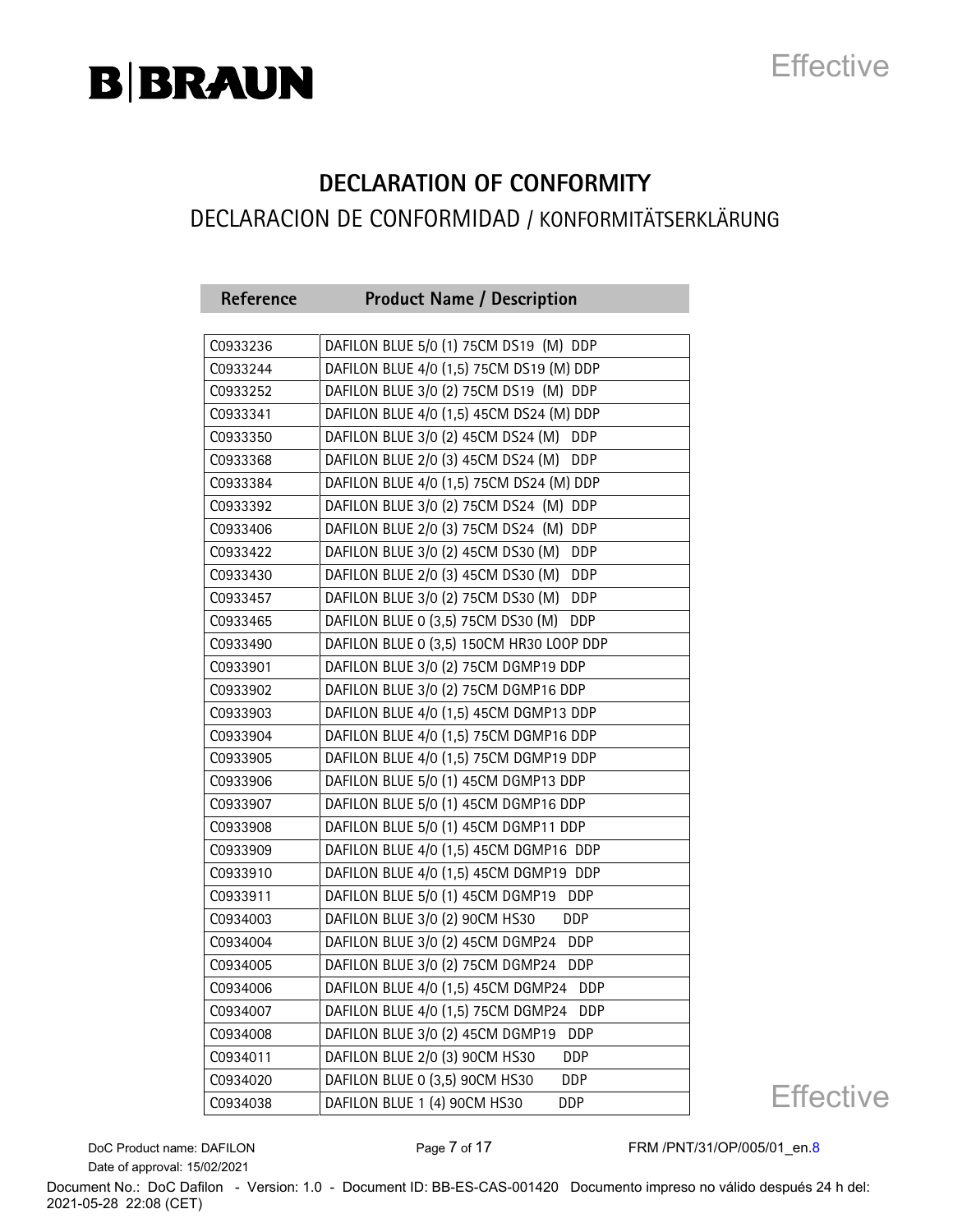## **Effective**

#### **DECLARATION OF CONFORMITY** DECLARACION DE CONFORMIDAD / KONFORMITÄTSERKLÄRUNG

| Reference | <b>Product Name / Description</b>                |
|-----------|--------------------------------------------------|
|           |                                                  |
| C0934046  | DAFILON BLUE 1 (4) 90CM HS37<br><b>DDP</b>       |
| C0934054  | DAFILON BLUE 2/0 (3) 90CM HS37<br>DDP            |
| C0934061  | DAFILON BLUE 6/0 (0,7) 75CM DS12 (M) DDP         |
| C0934067  | DAFILON BLUE 5/0 (1) 90CM DS12 DDP               |
| C0934070  | DAFILON BLUE 5/0 (1) 75CM DS12<br>DDP            |
| C0934391  | DAFILON BLUE 0 (3,5) 90CM DS30 DDP               |
| C0934406  | DAFILON BLUE 5/0 (1) 45CM HS26 DDP               |
| C0934410  | DAFILON BLUE 3/0 (2) 90CM DS30<br>DDP            |
| C0934429  | DAFILON BLUE 1 (4) 90CM DS30<br>DDP              |
| C0934542  | DAFILON BLUE 1 (4) 150CM HR40 DDP                |
| C0934569  | DAFILON BLUE 2/0 (3) 90CM DS39<br>DDP            |
| C0934570  | DAFILON BLUE 2/0 (3) 75CM DSMP39 (M) DDP         |
| C0934573  | DAFILON BLUE 0 (3,5) 90CM DS39<br>DDP            |
| C0934577  | DAFILON BLUE 1 (4) 90CM DS39<br><b>DDP</b>       |
| C0934658  | DAFILON BLUE 3/0 (2) 90CM GS60<br>DDP            |
| C0934690  | DAFILON BLUE 2/0 (3) 90CM GS60<br>DDP            |
| C0934691  | DAFILON BLUE 0 (3,5) 90CM GS60<br>DDP            |
| C0934780  | DAFILON BLUE 3/0 (2) 90CM DS35<br>DDP            |
| C0934801  | DAFILON BLUE 2/0 (3) 90CM DS35<br>DDP            |
| C0934810  | DAFILON BLUE 0 (3,5) 90CM DS35<br>DDP            |
| C0934836  | DAFILON BLUE 1 (4) 90CM DS35<br><b>DDP</b>       |
| C0934860  | DAFILON BLUE 0 (3,5) 100CM HR30S<br>DDP          |
| C0934968  | DAFILON BLUE 2/0 (3) 90CM HS26<br><b>DDP</b>     |
| C0935000  | DAFILON BLUE 3/0 (2) 75CM HS30<br>DDP            |
| C0935002  | DAFILON BLUE 0 (3,5) 75CM HS30 DDP               |
| C0935034  | DAFILON BLUE 1 (4) 75CM HS30<br><b>DDP</b>       |
| C0935042  | DAFILON BLUE 6/0 (0,7) 60CM DS12<br><b>DDP</b>   |
| C0935050  | DAFILON BLUE 5/0 (1) 60CM DS12 DDP               |
| C0935069  | DAFILON BLUE 4/0 (1,5) 60CM DS12<br><b>DDP</b>   |
| C0935106  | DAFILON BLUE 3/0 (2) 75CM DS16 (M)<br><b>DDP</b> |
| C0935107  | DAFILON BLUE 3/0 (2) 75CM DS16<br>DDP            |
| C0935115  | DAFILON BLUE 6/0 (0,7) 75CM DS16 DDP             |
| C0935123  | DAFILON BLUE 5/0 (1) 75CM DS16<br>DDP            |
| C0935131  | DAFILON BLUE 4/0 (1,5) 75CM DS16<br>DDP          |

**Effective** 

Date of approval: 15/02/2021

DoC Product name: DAFILON Page 8 of 17 FRM /PNT/31/OP/005/01\_en.8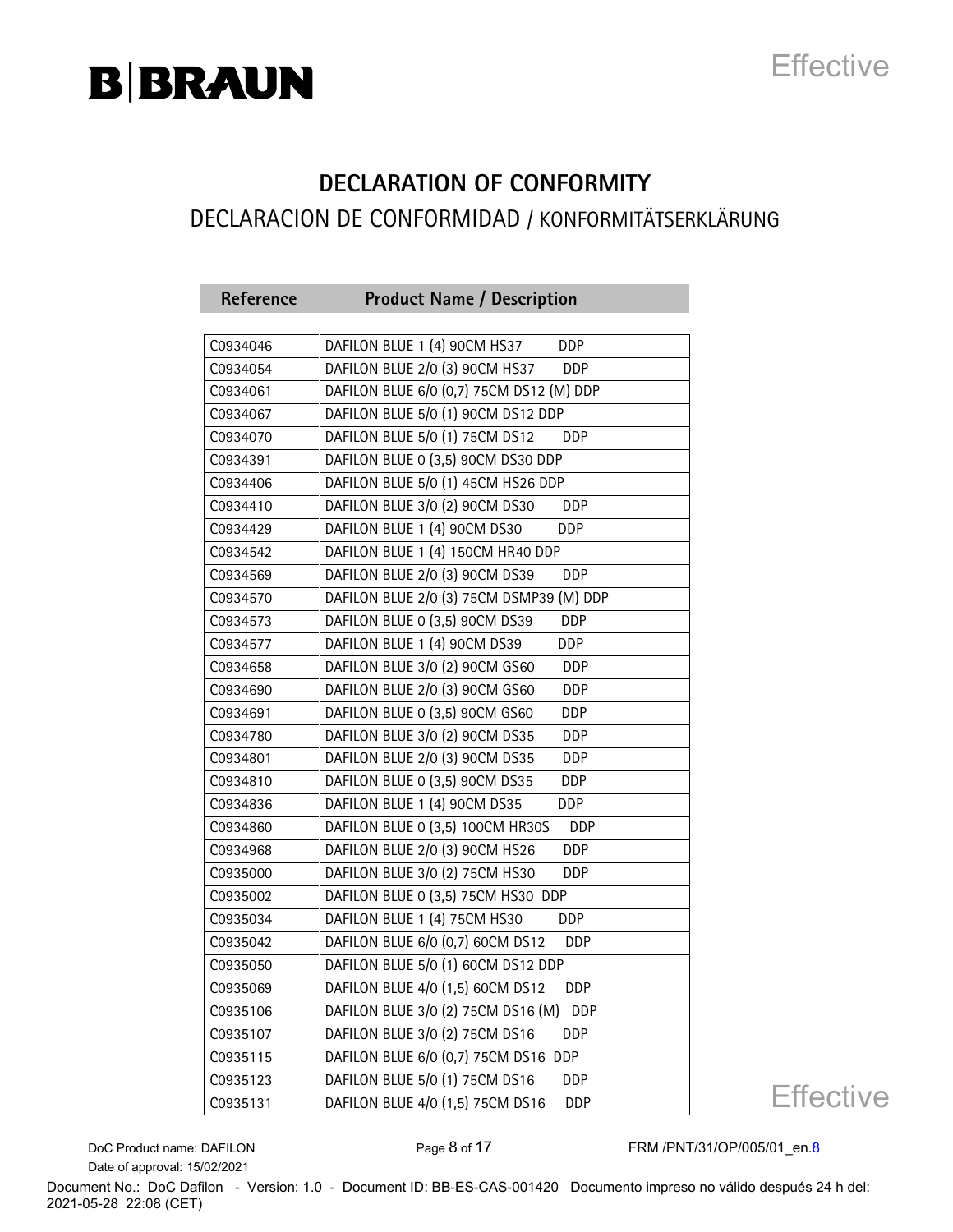## **Effective**

### **DECLARATION OF CONFORMITY**

#### DECLARACION DE CONFORMIDAD / KONFORMITÄTSERKLÄRUNG

| Reference | <b>Product Name / Description</b>              |
|-----------|------------------------------------------------|
|           | DAFILON BLUE 0 (3,5) 45CM DS19 DDP             |
| C0935181  |                                                |
| C0935190  | DAFILON AZUL 5/0 (1) 75CM DS19 DDP             |
| C0935204  | DAFILON BLUE 4/0 (1,5) 75CM DS19<br><b>DDP</b> |
| C0935212  | DAFILON BLUE 3/0 (2) 75CM DS19<br>DDP          |
| C0935213  | DAFILON BLUE 2/0 (3) 75CM DS19 DDP             |
| C0935220  | DAFILON AZUL 4/0 (1,5) 90CM DS19 DDP           |
| C0935239  | DAFILON BLUE 3/0 (2) 90CM DS19<br>DDP          |
| C0935247  | DAFILON BLUE 2/0 (3) 90CM DS19<br>DDP          |
| C0935254  | DAFILON BLUE 5/0 (1) 90CM DS16 DDP             |
| C0935255  | DAFILON AZUL 5/0 (1) 90CM DS19 DDP             |
| C0935285  | DAFILON BLUE 4/0 (1,5) 75CM DR22 DDP           |
| C0935294  | DAFILON BLUE 3/0 (2) 75CM DR22 DDP             |
| C0935296  | DAFILON BLUE 2/0 (3) 75CM DR22<br><b>DDP</b>   |
| C0935310  | DAFILON BLUE 4/0 (1,5) 90CM DS24<br><b>DDP</b> |
| C0935328  | DAFILON BLUE 3/0 (2) 90CM DS24<br>DDP          |
| C0935336  | DAFILON BLUE 2/0 (3) 90CM DS24<br>DDP          |
| C0935344  | DAFILON BLUE 4/0 (1,5) 75CM DS24<br><b>DDP</b> |
| C0935352  | DAFILON BLUE 3/0 (2) 75CM DS24<br>DDP          |
| C0935360  | DAFILON BLUE 2/0 (3) 75CM DS24<br>DDP          |
| C0935379  | DAFILON BLUE 0 (3,5) 75CM DS24<br>DDP          |
| C0935380  | DAFILON BLUE 1 (4) 75CM DS24<br><b>DDP</b>     |
| C0935387  | DAFILON BLUE 0 (3,5) 90CM DS24<br>DDP          |
| C0935410  | DAFILON BLUE 3/0 (2) 45CM HS15 DDP             |
| C0935418  | DAFILON BLUE 3/0 (2) 45CM HSMP15(M)DDP         |
| C0935468  | DAFILON BLUE 3/0 (2) 75CM DS30<br><b>DDP</b>   |
| C0935476  | DAFILON BLUE 2/0 (3) 75CM DS30<br>DDP          |
| C0935484  | DAFILON BLUE 0 (3,5) 75CM DS30<br><b>DDP</b>   |
| C0935492  | DAFILON BLUE 1 (4) 75CM DS30<br>DDP            |
| C0935522  | DAFILON BLUE 2/0 (3) 90CM DS30<br>DDP          |
| C0935530  | DAFILON BLUE 0 (3,5) 75CM GS51<br>DDP          |
| C0935557  | DAFILON BLUE 4/0 (1,5) 90CM GS65<br>DDP        |
| C0935565  | DAFILON BLUE 0 (3,5) 90CM GS51<br>DDP          |
| C0935573  | DAFILON BLUE 1 (4) 90CM GS51<br><b>DDP</b>     |
| C0935590  | DAFILON BLUE 4/0 (1,5) 90CM GS51<br>DDP        |

**Effective** 

Date of approval: 15/02/2021

DoC Product name: DAFILON Page 9 of 17 FRM /PNT/31/OP/005/01\_en.8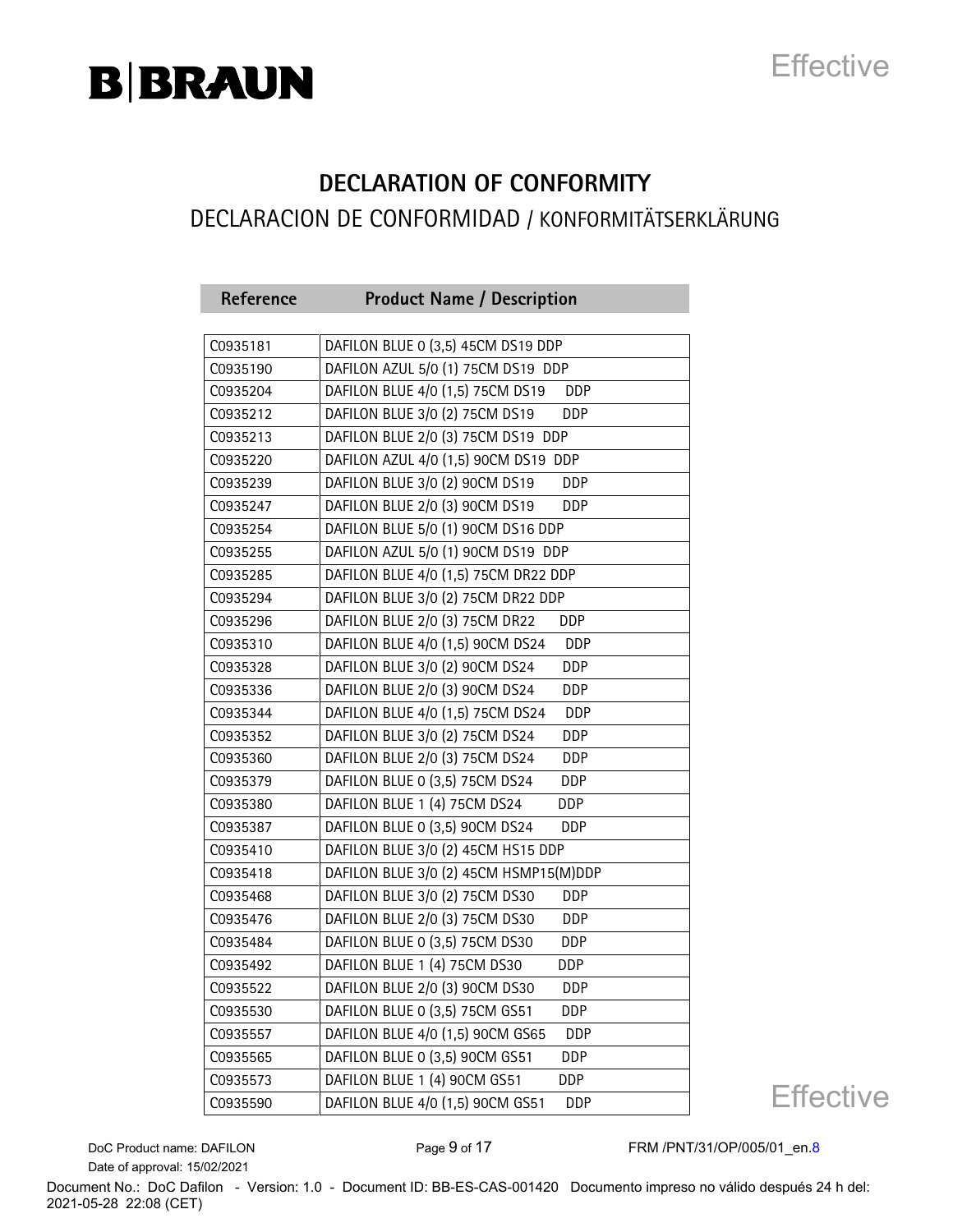## **Effective**

#### **DECLARATION OF CONFORMITY** DECLARACION DE CONFORMIDAD / KONFORMITÄTSERKLÄRUNG

| Reference | <b>Product Name / Description</b>            |
|-----------|----------------------------------------------|
|           |                                              |
| C0935603  | DAFILON BLUE 3/0 (2) 90CM GS51<br><b>DDP</b> |
| C0935611  | DAFILON BLUE 2/0 (3) 90CM GS51<br>DDP        |
| C0935620  | DAFILON AZUL 1 (4) 100CM HS48                |
| C0935646  | DAFILON BLUE 3/0 (2) 90CM GS65<br><b>DDP</b> |
| C0935654  | DAFILON BLUE 2/0 (3) 90CM GS65<br>DDP        |
| C0935735  | DAFILON BLUE 1 (4) 90CM GS65<br><b>DDP</b>   |
| C0935859  | DAFILON BLUE 2/0 (3) 100CM DS45<br>DDP       |
| C0935948  | DAFILON BLUE 4/0 (1,5) 75CM HS26<br>DDP      |
| C0935963  | DAFILON BLUE 3/0 (2) 75CM HS26<br>DDP        |
| C0935964  | DAFILON BLUE 2/0 (3) 75CM HS26<br><b>DDP</b> |
| C0936014  | DAFILON BLUE 5/0 (1) 45CM DSMP11 (M) DDP     |
| C0936022  | DAFILON BLUE 6/0 (0,7) 45CM DSMP11(M)DDP     |
| C0936028  | DAFILON BLUE 6/0 (0,7) 45CM HS15 DDP         |
| C0936051  | DAFILON BLUE 3/0 (2) 75CM DS12<br><b>DDP</b> |
| C0936052  | DAFILON BLUE 5/0 (1) 90CM GS51<br>DDP        |
| C0936081  | DAFILON BLUE 6/0 (0,7) 45CM DSMP13(M)DDP     |
| C0936090  | DAFILON BLUE 5/0 (1) 45CM DSMP13 (M) DDP     |
| C0936103  | DAFILON BLUE 4/0 (1,5) 45CM DSMP13(M)DDP     |
| C0936143  | DAFILON BLUE 6/0 (0,7) 75CM DSMP16(M)DDP     |
| C0936146  | DAFILON BLUE 6/0 (0,7) 45CM DSMP16(M)DDP     |
| C0936154  | DAFILON BLUE 5/0 (1) 45CM DSMP16 (M) DDP     |
| C0936162  | DAFILON BLUE 4/0 (1,5) 45CM DSMP16(M)DDP     |
| C0936226  | DAFILON BLUE 6/0 (0,7) 45CM DSMP19(M)DDP     |
| C0936227  | DAFILON BLUE 5/0 (1) 45CM DSMP19 (M) DDP     |
| C0936235  | DAFILON BLUE 4/0 (1,5) 45CM DSMP19(M)DDP     |
| C0936243  | DAFILON BLUE 3/0 (2) 45CM DSMP19 (M) DDP     |
| C0936251  | DAFILON BLUE 2/0 (3) 45CM DSMP19 (M) DDP     |
| C0936280  | DAFILON BLUE 6/0 (0,7) 45CM DSMP24(M)DDP     |
| C0936294  | DAFILON BLUE 5/0 (1) 45CM DSMP24 (M) DDP     |
| C0936316  | DAFILON BLUE 3/0 (2) 45CM DSMP24 (M) DDP     |
| C0936324  | DAFILON BLUE 2/0 (3) 45CM DSMP24 (M) DDP     |
| C0936378  | DAFILON BLUE 2/0 (3) 75CM DSMP30 (M) DDP     |
| C0936511  | DAFILON BLUE 6/0 (0,7)45CM DGMP11 DDP        |
| C0936593  | DAFILON BLUE 5/0 (1) 60CM HS15<br><b>DDP</b> |

**Effective** 

Date of approval: 15/02/2021

DoC Product name: DAFILON Page 10 of 17 FRM /PNT/31/OP/005/01\_en.8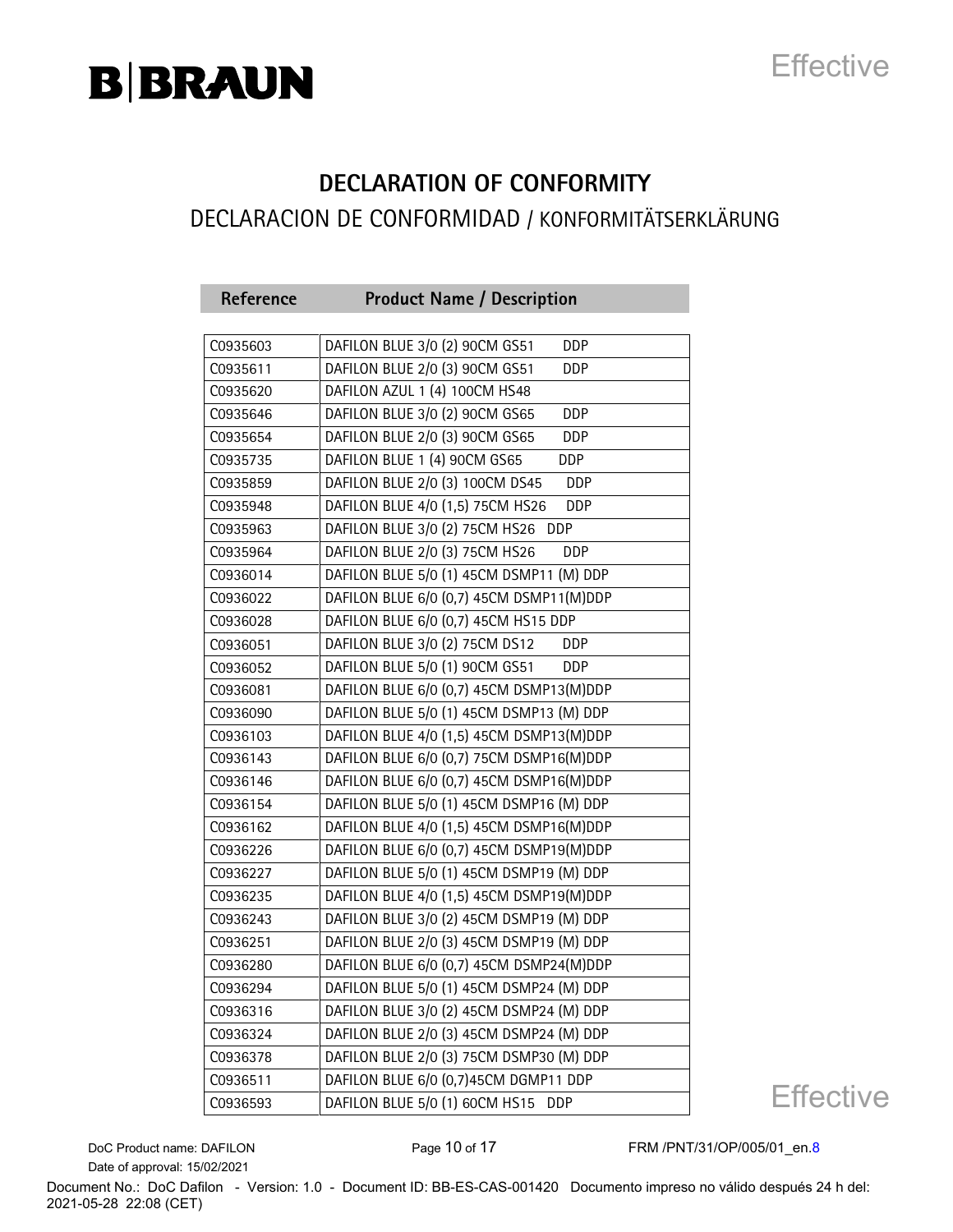## **Effective**

#### **DECLARATION OF CONFORMITY** DECLARACION DE CONFORMIDAD / KONFORMITÄTSERKLÄRUNG

| Reference | <b>Product Name / Description</b>              |
|-----------|------------------------------------------------|
|           |                                                |
| C0936618  | DAFILON BLUE 5/0 (1) 45CM HSMP15 (M) DDP       |
| C0936626  | DAFILON BLUE 4/0 (1,5) 45CM HSMP15(M)DDP       |
| C0936650  | DAFILON BLUE 5/0 (1) 75CM DSMP16 (M) DDP       |
| C0936731  | DAFILON BLUE 4/0 (1,5) 75CM DSMP19(M)DDP       |
| C0936740  | DAFILON BLUE 3/0 (2) 75CM DSMP19 (M) DDP       |
| C0936812  | DAFILON BLUE 3/0 (2) 75CM DSMP24 (M) DDP       |
| C0936820  | DAFILON BLUE 2/0 (3) 75CM DSMP24 (M) DDP       |
| C0936839  | DAFILON BLUE 4/0 (1,5) 75CM DSMP24(M)DDP       |
| C0936952  | DAFILON BLUE 3/0 (2) 75CM DSMP30 (M) DDP       |
| C0937614  | DAFILON BLUE 2/0(3)150CM HR30 LOOP(M)DDP       |
| C0938106  | DAFILON BLUE 5/0 (1) 45CM 2XVLM8 (M) DDP       |
| C0938248  | DAFILON BLUE 6/0 (0,7) 75CM 2XHR17 DDP         |
| C0938505  | DAFILON BLUE 2/0 (3) 90CM 2XGR65<br>DDP.       |
| G0916144  | DAFILON UNDYED 4/0(1,5)45CM DSMP16(M)DDP       |
| G0916154  | DAFILON UNDYED 4/0(1,5)45CM DSMP19(M)DDP       |
| G0930003  | DAFILON BLUE 3/0 (2)120CM HS30<br>DDP          |
| G0930004  | DAFILON BLUE 0 (3,5)120CM HS30<br><b>DDP</b>   |
| G0930006  | DAFILON BLUE 5/0 (1)120CM DS16<br>DDP          |
| G0930007  | DAFILON BLUE 4/0 (1,5)120CM DS24<br><b>DDP</b> |
| G0930008  | DAFILON BLUE 2/0 (3)120CM DS24<br>DDP          |
| G0930009  | DAFILON BLUE 0 (3,5)120CM DS24<br>DDP          |
| G0930011  | DAFILON BLUE 0 (3,5)120CM DS30<br>DDP          |
| G0930104  | DAFILON BLUE 2/0 (3) 120CM HS26<br><b>DDP</b>  |
| G0930105  | DAFILON BLUE 3/0 (2) 120CM DS24<br>DDP         |
| G0930628  | DAFILON BLUE 1 (4) 100CM HR30<br>DDP           |
| G0932020  | DAFILON BLUE 5/0 (1) 45CM DS9<br><b>DDP</b>    |
| G0932060  | DAFILON BLUE 6/0 (0,7) 45CM DS12<br><b>DDP</b> |
| G0932078  | DAFILON BLUE 5/0 (1) 45CM DS12<br>DDP          |
| G0932086  | DAFILON BLUE 4/0 (1,5) 45CM DS12<br>DDP        |
| G0932116  | DAFILON BLUE 6/0 (0,7) 45CM DS16<br>DDP        |
| G0932124  | DAFILON BLUE 5/0 (1) 45CM DS16<br>DDP          |
| G0932132  | DAFILON BLUE 4/0 (1,5) 45CM DS16<br>DDP        |
| G0932140  | DAFILON BLUE 3/0 (2) 45CM DS16<br>DDP          |
| G0932191  | DAFILON BLUE 5/0 (1) 45CM DS19<br>DDP          |

**Effective** 

Date of approval: 15/02/2021

DoC Product name: DAFILON Page 11 of 17 FRM /PNT/31/OP/005/01\_en.8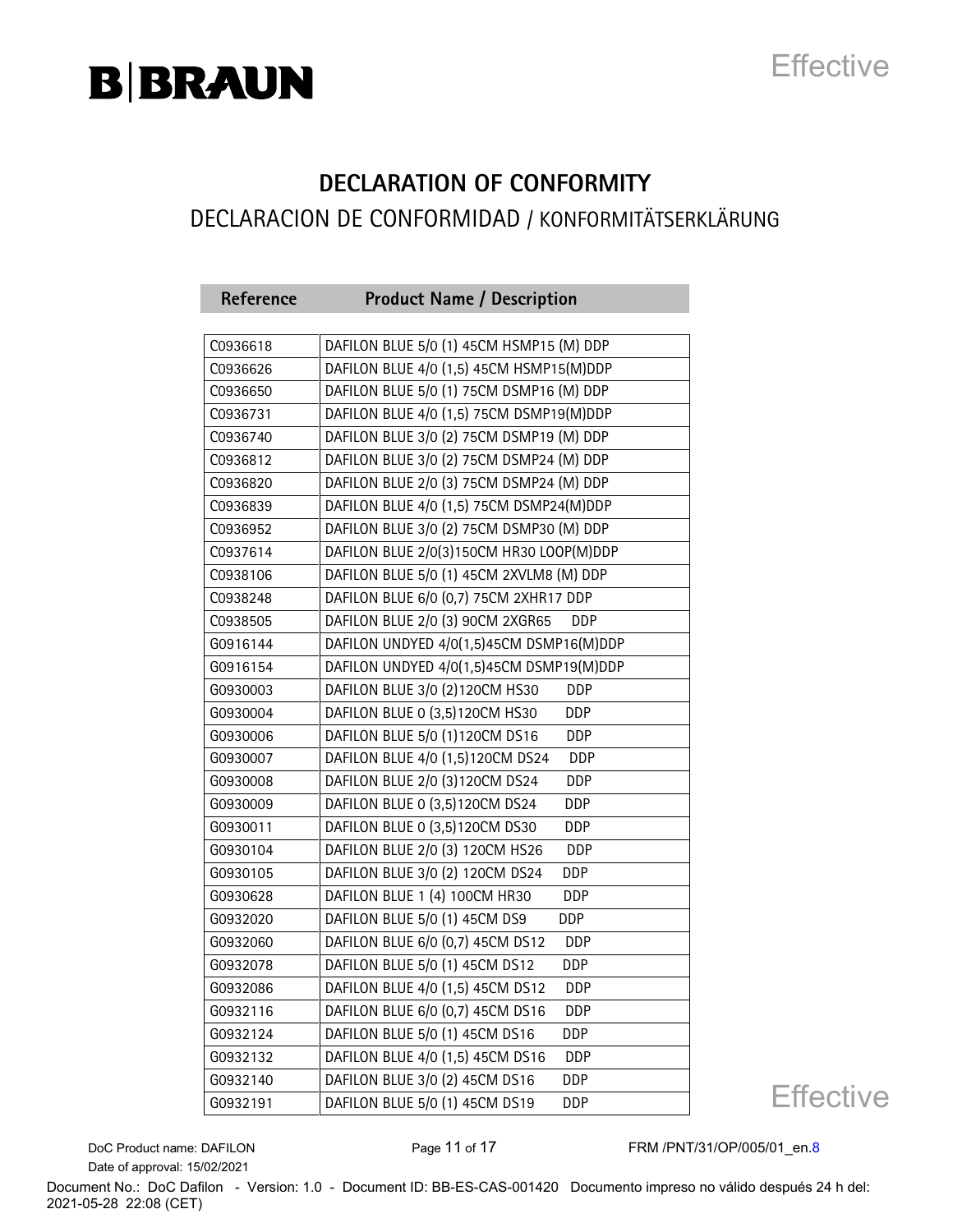## **Effective**

#### **DECLARATION OF CONFORMITY** DECLARACION DE CONFORMIDAD / KONFORMITÄTSERKLÄRUNG

| Reference | <b>Product Name / Description</b>                |
|-----------|--------------------------------------------------|
| G0932205  | DAFILON BLUE 4/0 (1,5) 45CM DS19<br><b>DDP</b>   |
|           |                                                  |
| G0932213  | DAFILON BLUE 3/0 (2) 45CM DS19<br>DDP            |
| G0932221  | DAFILON BLUE 2/0 (3) 45CM DS19<br>DDP            |
| G0932345  | DAFILON BLUE 4/0 (1,5) 45CM DS24<br>DDP          |
| G0932353  | DAFILON BLUE 3/0 (2) 45CM DS24<br>DDP            |
| G0932361  | DAFILON BLUE 2/0 (3) 45CM DS24<br>DDP            |
| G0932477  | DAFILON BLUE 2/0 (3) 45CM DS30<br>DDP            |
| G0932540  | DAFILON BLUE 3/0 (2) 75CM DS39<br>DDP            |
| G0932558  | DAFILON BLUE 2/0 (3) 75CM DS39<br>DDP            |
| G0932566  | DAFILON BLUE 0 (3,5) 75CM DS39<br>DDP            |
| G0932574  | DAFILON BLUE 1 (4) 75CM DS39<br>DDP              |
| G0932604  | DAFILON BLUE 1 (4) 90CM HS48<br><b>DDP</b>       |
| G0932620  | DAFILON BLUE 1 (4) 75CM HS48<br>DDP              |
| G0932655  | DAFILON BLUE 3/0 (2) 75CM GS60<br><b>DDP</b>     |
| G0932663  | DAFILON BLUE 2/0 (3) 75CM GS60<br>DDP            |
| G0932850  | DAFILON BLUE 2/0 (3) 75CM DS45<br><b>DDP</b>     |
| G0933066  | DAFILON BLUE 6/0 (0,7) 45CM DS12 (M) DDP         |
| G0933074  | DAFILON BLUE 5/0 (1) 45CM DS12 (M) DDP           |
| G0933120  | DAFILON BLUE 5/0 (1) 45CM DS16 (M) DDP           |
| G0933139  | DAFILON BLUE 4/0 (1,5) 45CM DS16 (M) DDP         |
| G0933198  | DAFILON BLUE 5/0 (1) 45CM DS19 (M) DDP           |
| G0933201  | DAFILON BLUE 4/0 (1,5) 45CM DS19 (M) DDP         |
| G0933210  | DAFILON BLUE 3/0 (2) 45CM DS19 (M) DDP           |
| G0933244  | DAFILON BLUE 4/0 (1,5) 75CM DS19 (M) DDP         |
| G0933252  | DAFILON BLUE 3/0 (2) 75CM DS19 (M) DDP           |
| G0933350  | DAFILON BLUE 3/0 (2) 45CM DS24 (M)<br><b>DDP</b> |
| G0933368  | DAFILON BLUE 2/0 (3) 45CM DS24 (M)<br><b>DDP</b> |
| G0933392  | DAFILON BLUE 3/0 (2) 75CM DS24 (M) DDP           |
| G0933406  | DAFILON BLUE 2/0 (3) 75CM DS24 (M) DDP           |
| G0933589  | DAFILON BLUE 0 (3,5) 150CM HR48 LOOP DDP         |
| G0933903  | DAFILON BLUE 4/0 (1,5) 45CM DGMP13 DDP           |
| G0933906  | DAFILON BLUE 5/0 (1) 45CM DGMP13 DDP             |
| G0933907  | DAFILON BLUE 5/0 (1) 45CM DGMP16 DDP             |
| G0933910  | DAFILON BLUE 4/0 (1,5) 45CM DGMP19 DDP           |

**Effective** 

Date of approval: 15/02/2021

DoC Product name: DAFILON Page 12 of 17 FRM /PNT/31/OP/005/01\_en.8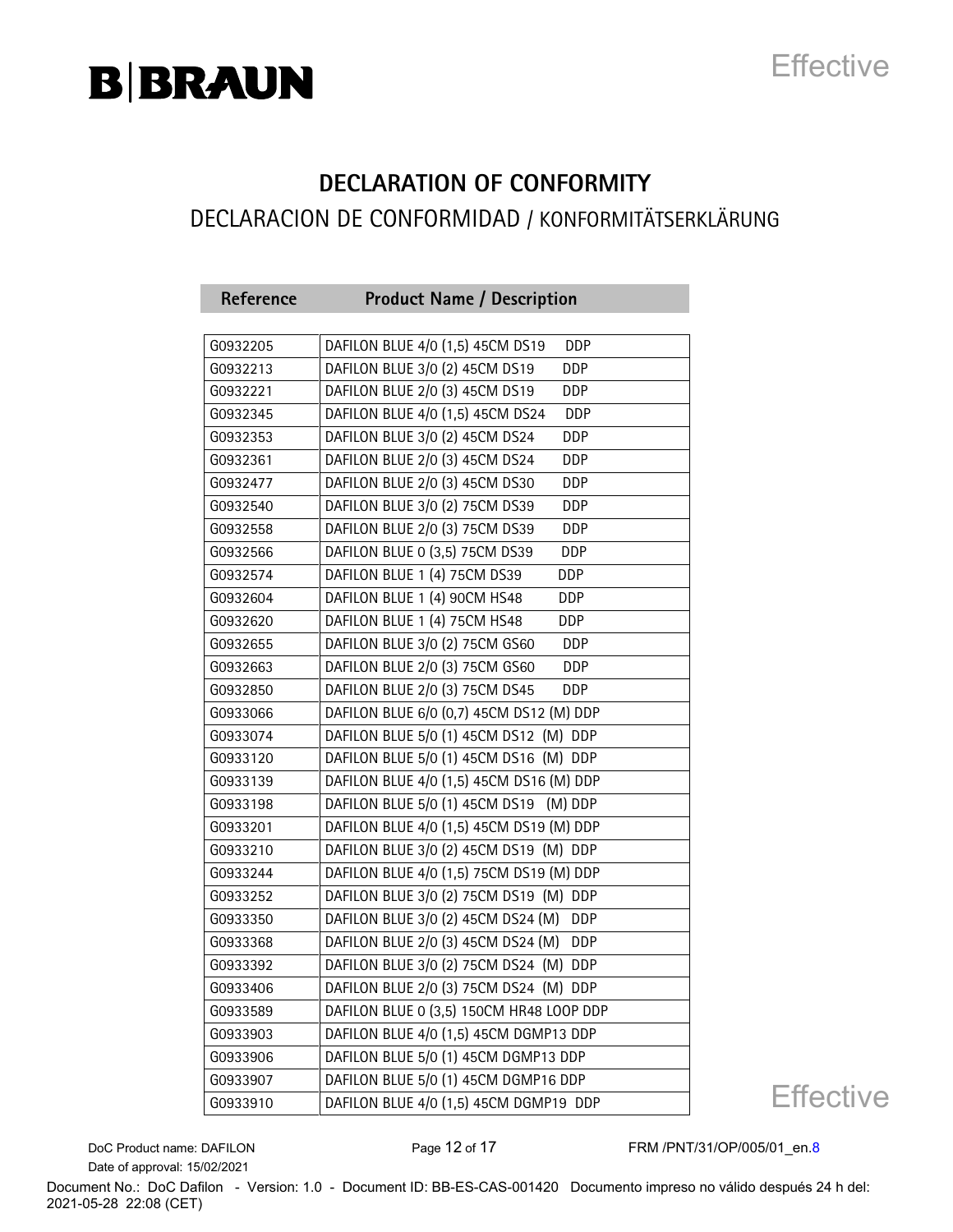## **Effective**

#### **DECLARATION OF CONFORMITY** DECLARACION DE CONFORMIDAD / KONFORMITÄTSERKLÄRUNG

| Reference | <b>Product Name / Description</b>              |
|-----------|------------------------------------------------|
| G0933911  | DAFILON BLUE 5/0 (1) 45CM DGMP19<br><b>DDP</b> |
| G0934003  | DAFILON BLUE 3/0 (2) 90CM HS30<br>DDP          |
|           | DAFILON BLUE 2/0 (3) 90CM HS30<br>DDP          |
| G0934011  |                                                |
| G0934020  | DAFILON BLUE 0 (3,5) 90CM HS30<br>DDP          |
| G0934038  | DAFILON BLUE 1 (4) 90CM HS30<br>DDP            |
| G0934054  | DAFILON BLUE 2/0 (3) 90CM HS37<br><b>DDP</b>   |
| G0934391  | DAFILON BLUE 0 (3,5) 90CM DS30 DDP             |
| G0934429  | DAFILON BLUE 1 (4) 90CM DS30<br><b>DDP</b>     |
| G0934534  | DAFILON BLUE 0 (3,5) 150CM HR40 LOOP DDP       |
| G0934585  | DAFILON BLUE 0 (3,5) 100CM HS40<br>DDP         |
| G0934828  | DAFILON BLUE 0 (3.5) 100CM HR40 DDP            |
| G0934968  | DAFILON BLUE 2/0 (3) 90CM HS26<br><b>DDP</b>   |
| G0935000  | DAFILON BLUE 3/0 (2) 75CM HS30<br>DDP          |
| G0935002  | DAFILON BLUE 0 (3,5) 75CM HS30 DDP             |
| G0935034  | <b>DDP</b><br>DAFILON BLUE 1 (4) 75CM HS30     |
| G0935123  | DAFILON BLUE 5/0 (1) 75CM DS16<br>DDP          |
| G0935190  | DAFILON BLUE 5/0 (1) 75CM DS19<br>DDP          |
| G0935204  | DAFILON BLUE 4/0 (1,5) 75CM DS19<br><b>DDP</b> |
| G0935212  | DAFILON BLUE 3/0 (2) 75CM DS19<br>DDP          |
| G0935220  | DAFILON AZUL 4/0 (1,5) 90CM DS19 DDP           |
| G0935239  | DAFILON BLUE 3/0 (2) 90CM DS19<br>DDP          |
| G0935254  | DAFILON BLUE 5/0 (1) 90CM DS16 DDP             |
| G0935310  | DAFILON BLUE 4/0 (1,5) 90CM DS24<br><b>DDP</b> |
| G0935328  | DAFILON BLUE 3/0 (2) 90CM DS24<br>DDP          |
| G0935336  | DAFILON BLUE 2/0 (3) 90CM DS24<br><b>DDP</b>   |
| G0935344  | DAFILON BLUE 4/0 (1,5) 75CM DS24<br>DDP        |
| G0935352  | DAFILON BLUE 3/0 (2) 75CM DS24<br><b>DDP</b>   |
| G0935360  | DAFILON BLUE 2/0 (3) 75CM DS24<br>DDP          |
| G0935379  | DAFILON BLUE 0 (3,5) 75CM DS24<br><b>DDP</b>   |
| G0935387  | DAFILON BLUE 0 (3,5) 90CM DS24<br>DDP          |
| G0935468  | DAFILON BLUE 3/0 (2) 75CM DS30<br>DDP          |
| G0935476  | DAFILON BLUE 2/0 (3) 75CM DS30<br>DDP          |
| G0935484  | DAFILON BLUE 0 (3,5) 75CM DS30<br>DDP          |
| G0935492  | DAFILON BLUE 1 (4) 75CM DS30<br>DDP            |

**Effective** 

Date of approval: 15/02/2021

DoC Product name: DAFILON Page 13 of 17 FRM /PNT/31/OP/005/01\_en.8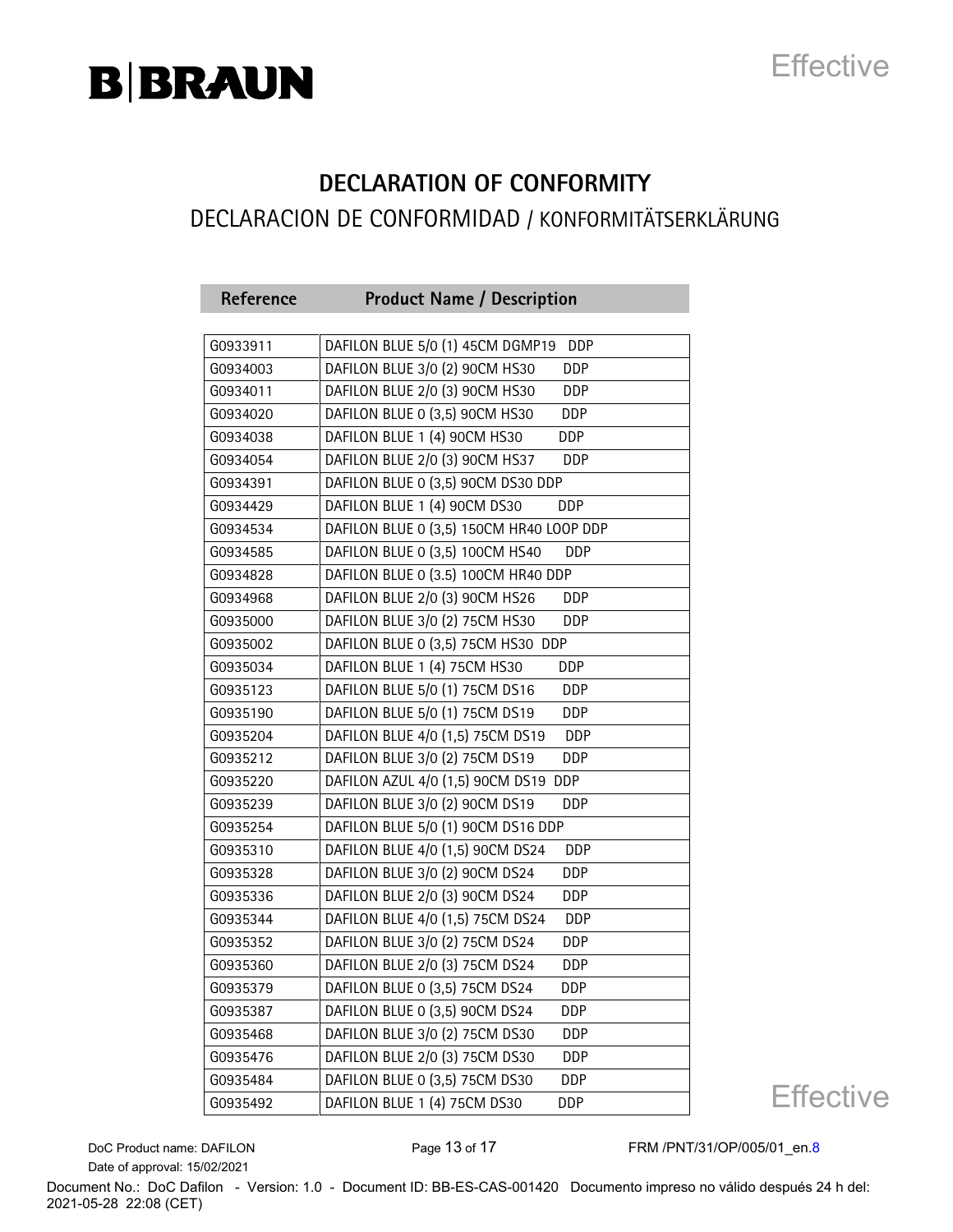## **Effective**

### **DECLARATION OF CONFORMITY** DECLARACION DE CONFORMIDAD / KONFORMITÄTSERKLÄRUNG

| Reference | <b>Product Name / Description</b>              |
|-----------|------------------------------------------------|
|           |                                                |
| G0935549  | DAFILON BLUE 1 (4) 100CM HR40<br><b>DDP</b>    |
| G0935611  | DAFILON BLUE 2/0 (3) 90CM GS51<br>DDP          |
| G0935620  | DAFILON BLUE 1 (4) 100CM HS48<br>DDP           |
| G0935859  | DAFILON BLUE 2/0 (3) 100CM DS45<br>DDP         |
| G0935964  | DAFILON BLUE 2/0 (3) 75CM HS26<br>DDP          |
| G0936022  | DAFILON BLUE 6/0 (0,7) 45CM DSMP11(M)DDP       |
| G0936081  | DAFILON BLUE 6/0 (0,7) 45CM DSMP13(M)DDP       |
| G0936090  | DAFILON BLUE 5/0 (1) 45CM DSMP13 (M) DDP       |
| G0936103  | DAFILON BLUE 4/0 (1,5) 45CM DSMP13(M)DDP       |
| G0936146  | DAFILON BLUE 6/0 (0,7) 45CM DSMP16(M)DDP       |
| G0936154  | DAFILON BLUE 5/0 (1) 45CM DSMP16 (M) DDP       |
| G0936162  | DAFILON BLUE 4/0 (1,5) 45CM DSMP16(M)DDP       |
| G0936227  | DAFILON BLUE 5/0 (1) 45CM DSMP19 (M) DDP       |
| G0936235  | DAFILON BLUE 4/0 (1,5) 45CM DSMP19(M)DDP       |
| G0936243  | DAFILON BLUE 3/0 (2) 45CM DSMP19 (M) DDP       |
| G0936316  | DAFILON BLUE 3/0 (2) 45CM DSMP24 (M) DDP       |
| G0936324  | DAFILON BLUE 2/0 (3) 45CM DSMP24 (M) DDP       |
| G0936812  | DAFILON BLUE 3/0 (2) 75CM DSMP24 (M) DDP       |
| G0936820  | DAFILON BLUE 2/0 (3) 75CM DSMP24 (M) DDP       |
| G0938106  | DAFILON BLUE 5/0 (1) 45CM 2XVLM8 (M) DDP       |
| G0938210  | DAFILON BLUE 5/0 (1) 45CM 2XHLM8 (M) DDP       |
| X0916144  | DAFILON UNDYED 4/0(1,5)45CM DSMP16(M)DDP       |
| X0932060  | DAFILON BLUE 6/0 (0,7) 45CM DS12<br><b>DDP</b> |
| X0932078  | DAFILON BLUE 5/0 (1) 45CM DS12<br>DDP          |
| X0932086  | DAFILON BLUE 4/0 (1,5) 45CM DS12<br><b>DDP</b> |
| X0932116  | DAFILON BLUE 6/0 (0,7) 45CM DS16<br>DDP        |
| X0932124  | DAFILON BLUE 5/0 (1) 45CM DS16<br>DDP          |
| X0932132  | DAFILON BLUE 4/0 (1,5) 45CM DS16<br><b>DDP</b> |
| X0932140  | DAFILON BLUE 3/0 (2) 45CM DS16<br>DDP          |
| X0932191  | DAFILON BLUE 5/0 (1) 45CM DS19<br>DDP          |
| X0932205  | DAFILON BLUE 4/0 (1,5) 45CM DS19<br>DDP        |
| X0932213  | DAFILON BLUE 3/0 (2) 45CM DS19<br><b>DDP</b>   |
| X0932221  | DAFILON BLUE 2/0 (3) 45CM DS19<br>DDP          |
| X0932345  | DAFILON BLUE 4/0 (1,5) 45CM DS24<br>DDP        |

**Effective** 

Date of approval: 15/02/2021

DoC Product name: DAFILON Page 14 of 17 FRM /PNT/31/OP/005/01\_en.8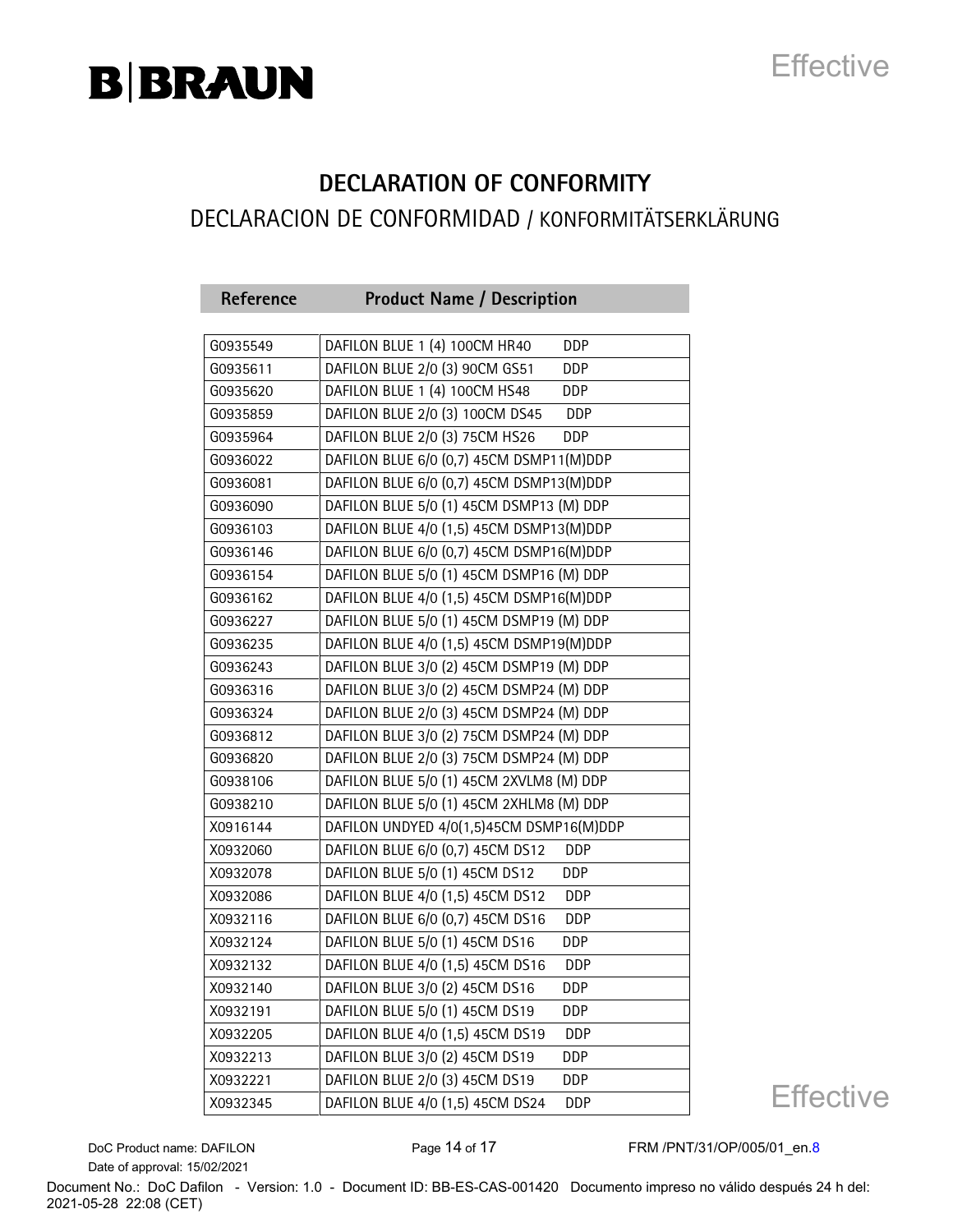## **Effective**

#### **DECLARATION OF CONFORMITY** DECLARACION DE CONFORMIDAD / KONFORMITÄTSERKLÄRUNG

| Reference | <b>Product Name / Description</b>                |
|-----------|--------------------------------------------------|
|           |                                                  |
| X0932353  | DAFILON BLUE 3/0 (2) 45CM DS24<br><b>DDP</b>     |
| X0932477  | DAFILON BLUE 2/0 (3) 45CM DS30<br>DDP            |
| X0932485  | DAFILON BLUE 0 (3,5) 45CM DS30<br>DDP            |
| X0932493  | DAFILON BLUE 1 (4) 45CM DS30<br>DDP              |
| X0932507  | DAFILON BLUE 4/0 (1,5) 75CM HS15<br><b>DDP</b>   |
| X0932540  | DAFILON BLUE 3/0 (2) 75CM DS39<br>DDP            |
| X0932558  | DAFILON BLUE 2/0 (3) 75CM DS39<br>DDP            |
| X0932620  | DAFILON BLUE 1 (4) 75CM HS48<br>DDP              |
| X0932655  | DAFILON BLUE 3/0 (2) 75CM GS60<br><b>DDP</b>     |
| X0932663  | DAFILON BLUE 2/0 (3) 75CM GS60<br><b>DDP</b>     |
| X0932876  | DAFILON BLUE 4/0 (1,5) 90CM HS21<br><b>DDP</b>   |
| X0932884  | DAFILON BLUE 3/0 (2) 90CM HS21<br><b>DDP</b>     |
| X0933074  | DAFILON BLUE 5/0 (1) 45CM DS12 (M) DDP           |
| X0933112  | DAFILON BLUE 6/0 (0,7) 45CM DS16 (M) DDP         |
| X0933139  | DAFILON BLUE 4/0 (1,5) 45CM DS16 (M) DDP         |
| X0933198  | DAFILON BLUE 5/0 (1) 45CM DS19 (M) DDP           |
| X0933201  | DAFILON BLUE 4/0 (1,5) 45CM DS19 (M) DDP         |
| X0933210  | DAFILON BLUE 3/0 (2) 45CM DS19 (M) DDP           |
| X0933244  | DAFILON BLUE 4/0 (1,5) 75CM DS19 (M) DDP         |
| X0933252  | DAFILON BLUE 3/0 (2) 75CM DS19 (M) DDP           |
| X0933341  | DAFILON BLUE 4/0 (1,5) 45CM DS24 (M) DDP         |
| X0933350  | DAFILON BLUE 3/0 (2) 45CM DS24 (M)<br>DDP        |
| X0933368  | DAFILON BLUE 2/0 (3) 45CM DS24 (M)<br>DDP        |
| X0933384  | DAFILON BLUE 4/0 (1,5) 75CM DS24 (M) DDP         |
| X0933406  | DAFILON BLUE 2/0 (3) 75CM DS24 (M) DDP           |
| X0933430  | DAFILON BLUE 2/0 (3) 45CM DS30 (M)<br><b>DDP</b> |
| X0933490  | DAFILON BLUE 0 (3,5) 150CM HR30 LOOP DDP         |
| X0933906  | DAFILON BLUE 5/0 (1) 45CM DGMP13 DDP             |
| X0933908  | DAFILON BLUE 5/0 (1) 45CM DGMP11 DDP             |
| X0933909  | DAFILON BLUE 4/0 (1,5) 45CM DGMP16 DDP           |
| X0934003  | DAFILON BLUE 3/0 (2) 90CM HS30<br>DDP            |
| X0934004  | DAFILON BLUE 3/0 (2) 45CM DGMP24<br><b>DDP</b>   |
| X0934008  | DAFILON BLUE 3/0 (2) 45CM DGMP19<br>DDP          |
| X0934011  | DAFILON BLUE 2/0 (3) 90CM HS30<br>DDP            |

**Effective** 

Date of approval: 15/02/2021

DoC Product name: DAFILON Page 15 of 17 FRM /PNT/31/OP/005/01\_en.8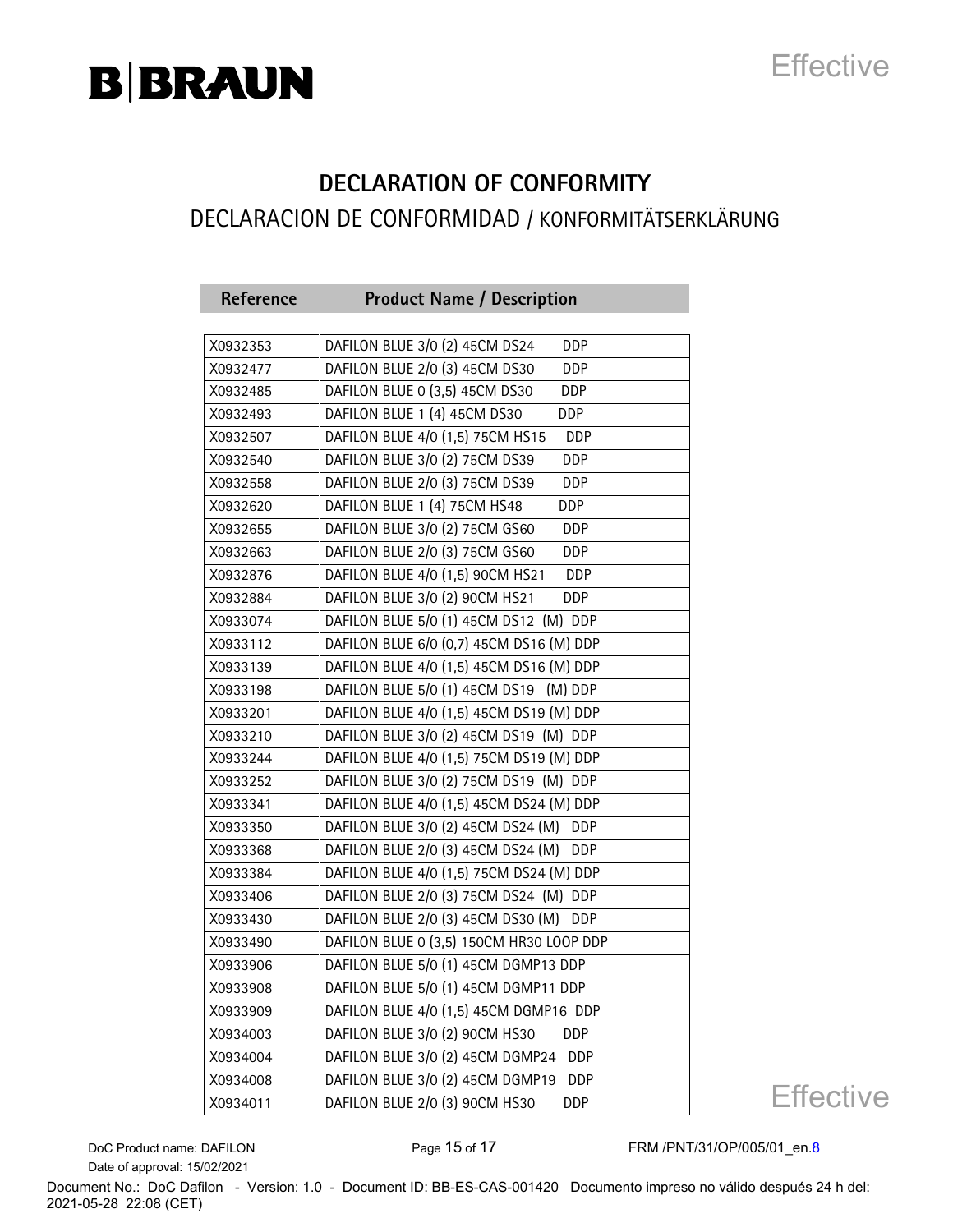## **Effective**

#### **DECLARATION OF CONFORMITY** DECLARACION DE CONFORMIDAD / KONFORMITÄTSERKLÄRUNG

| Reference | <b>Product Name / Description</b>              |
|-----------|------------------------------------------------|
|           |                                                |
| X0934054  | DAFILON BLUE 2/0 (3) 90CM HS37<br><b>DDP</b>   |
| X0934061  | DAFILON BLUE 6/0 (0,7) 75CM DS12 (M) DDP       |
| X0934534  | DAFILON BLUE 0 (3,5) 150CM HR40 LOOP DDP       |
| X0934690  | DAFILON BLUE 2/0 (3) 90CM GS60<br>DDP          |
| X0934780  | DAFILON BLUE 3/0 (2) 90CM DS35<br>DDP          |
| X0935123  | DAFILON BLUE 5/0 (1) 75CM DS16<br>DDP          |
| X0935131  | DAFILON BLUE 4/0 (1,5) 75CM DS16<br><b>DDP</b> |
| X0935190  | DAFILON BLUE 5/0 (1) 75CM DS19<br>DDP          |
| X0935204  | DAFILON BLUE 4/0 (1,5) 75CM DS19<br><b>DDP</b> |
| X0935328  | DAFILON BLUE 3/0 (2) 90CM DS24<br>DDP          |
| X0935344  | DAFILON BLUE 4/0 (1,5) 75CM DS24<br>DDP        |
| X0935352  | DAFILON BLUE 3/0 (2) 75CM DS24<br>DDP          |
| X0935360  | DAFILON BLUE 2/0 (3) 75CM DS24<br>DDP          |
| X0935468  | DAFILON BLUE 3/0 (2) 75CM DS30<br><b>DDP</b>   |
| X0935476  | DAFILON BLUE 2/0 (3) 75CM DS30<br>DDP          |
| X0935522  | DAFILON BLUE 2/0 (3) 90CM DS30<br>DDP          |
| X0935590  | DAFILON BLUE 4/0 (1,5) 90CM GS51<br><b>DDP</b> |
| X0935603  | DAFILON BLUE 3/0 (2) 90CM GS51<br>DDP          |
| X0935611  | DAFILON BLUE 2/0 (3) 90CM GS51<br>DDP          |
| X0935964  | DAFILON BLUE 2/0 (3) 75CM HS26<br>DDP          |
| X0936014  | DAFILON BLUE 5/0 (1) 45CM DSMP11 (M) DDP       |
| X0936022  | DAFILON BLUE 6/0 (0,7) 45CM DSMP11(M)DDP       |
| X0936081  | DAFILON BLUE 6/0 (0,7) 45CM DSMP13(M)DDP       |
| X0936090  | DAFILON BLUE 5/0 (1) 45CM DSMP13 (M) DDP       |
| X0936103  | DAFILON BLUE 4/0 (1,5) 45CM DSMP13(M)DDP       |
| X0936146  | DAFILON BLUE 6/0 (0,7) 45CM DSMP16(M)DDP       |
| X0936154  | DAFILON BLUE 5/0 (1) 45CM DSMP16 (M) DDP       |
| X0936162  | DAFILON BLUE 4/0 (1,5) 45CM DSMP16(M)DDP       |
| X0936227  | DAFILON BLUE 5/0 (1) 45CM DSMP19 (M) DDP       |
| X0936235  | DAFILON BLUE 4/0 (1,5) 45CM DSMP19(M)DDP       |
| X0936243  | DAFILON BLUE 3/0 (2) 45CM DSMP19 (M) DDP       |
| X0936316  | DAFILON BLUE 3/0 (2) 45CM DSMP24 (M) DDP       |
| X0936324  | DAFILON BLUE 2/0 (3) 45CM DSMP24 (M) DDP       |
| X0936731  | DAFILON BLUE 4/0 (1,5) 75CM DSMP19(M)DDP       |

**Effective** 

Date of approval: 15/02/2021

DoC Product name: DAFILON Page 16 of 17 FRM /PNT/31/OP/005/01\_en.8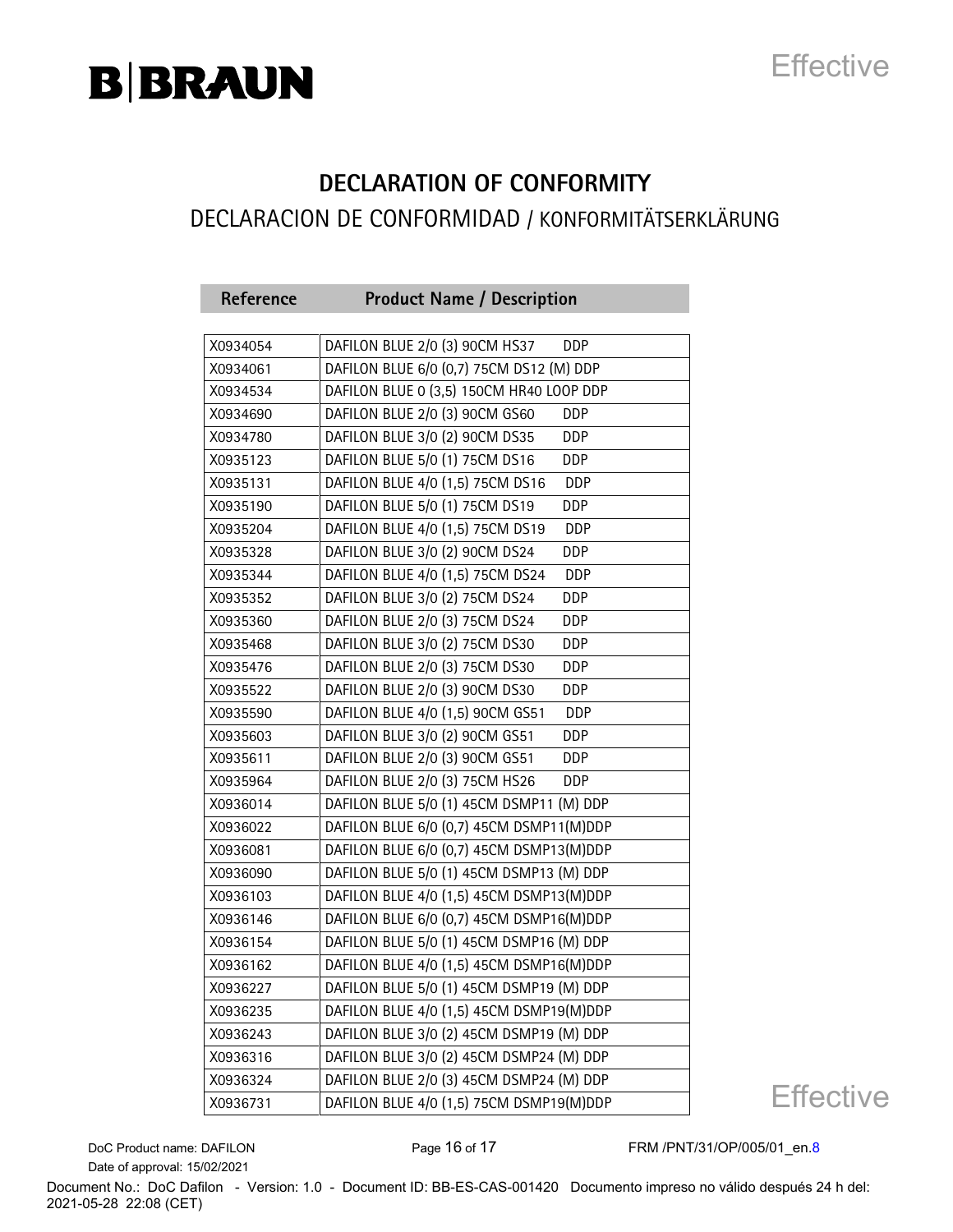

### **Effective**

#### **DECLARATION OF CONFORMITY**

#### DECLARACION DE CONFORMIDAD / KONFORMITÄTSERKLÄRUNG

| <b>Reference</b> | <b>Product Name / Description</b>        |
|------------------|------------------------------------------|
|                  |                                          |
| X0936740         | DAFILON BLUE 3/0 (2) 75CM DSMP19 (M) DDP |
| X0936812         | DAFILON BLUE 3/0 (2) 75CM DSMP24 (M) DDP |
| X0936820         | DAFILON BLUE 2/0 (3) 75CM DSMP24 (M) DDP |



Date of approval: 15/02/2021

DoC Product name: DAFILON Page 17 of 17 FRM /PNT/31/OP/005/01\_en.8